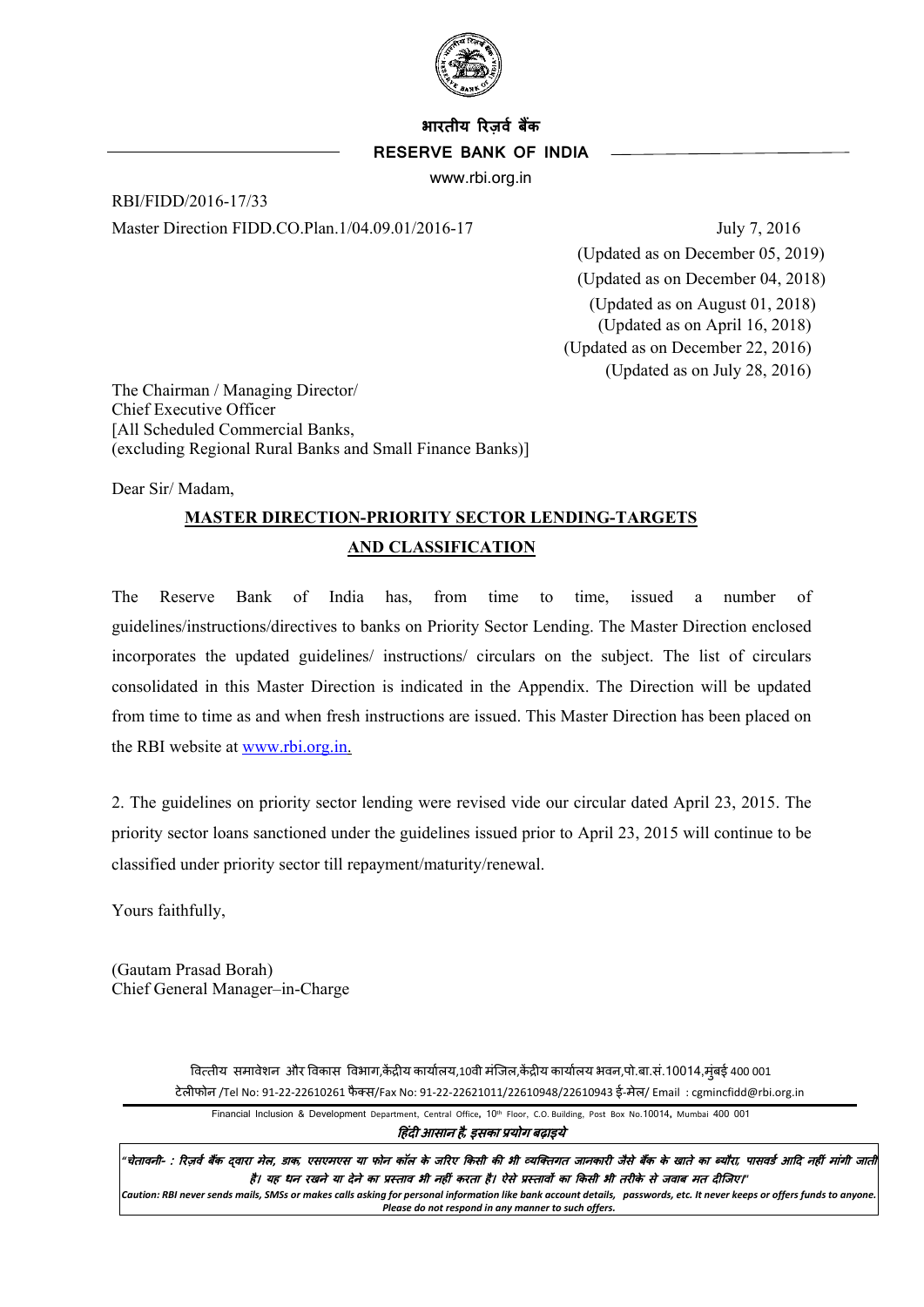

# **Master Direction- Reserve Bank of India (Priority Sector Lending –Targets and Classification) Directions, 2016**

In exercise of the powers conferred by Sections 21 and 35 A of the Banking Regulation Act, 1949, the Reserve Bank of India being satisfied that it is necessary and expedient in the public interest so to do, hereby, issues the Directions hereinafter specified.

# **CHAPTER – I PRELIMINARY**

## **1. Short Title and Commencement**

(a) These Directions shall be called the Reserve Bank of India (Priority Sector Lending – Targets and Classification) Directions, 2016.

(b) These Directions shall come into effect on the day they are placed on the official website of the Reserve Bank of India.

# **2. Applicability**

The provisions of these Directions shall apply to every Scheduled Commercial Bank {excluding Regional Rural Banks (RRBs) and Small Finance Banks (SFBs)} licensed to operate in India by the Reserve Bank of India.

# **3. Definitions/ Clarifications**

(a) In these Directions, unless the context otherwise requires, the terms herein shall bear the meanings assigned to them below:

- (i) On-lending means loans sanctioned by banks to eligible intermediaries for onward lending only for creation of priority sector assets. The average maturity of priority sector assets thus created should be broadly co-terminus with maturity of the bank loan.
- (ii) Contingent liabilities/off-balance sheet items do not form part of priority sector target achievement. However, foreign banks with less than 20 branches have an option to reckon the credit equivalent of off-balance sheet items, extended to borrowers for eligible priority sector activities, along with priority sector loans for the purpose of computation of priority sector target achievement. In that case, the credit equivalent of all off-balance sheet items (both priority sector and non-priority sector excluding interbank) should be added to the ANBC in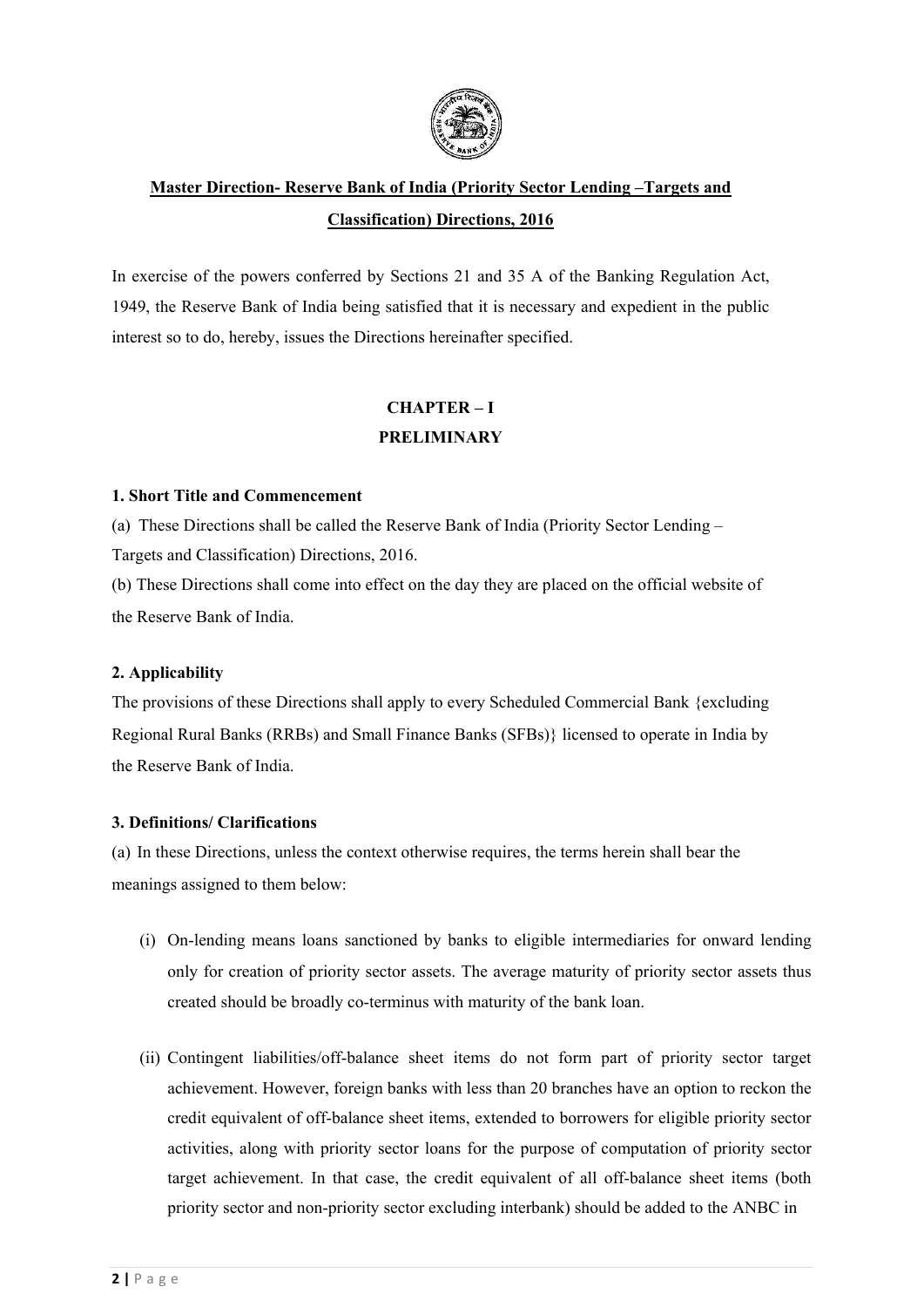the denominator for computation of Priority Sector Lending targets.

- (iii)Off-balance sheet interbank exposures are excluded for computing Credit Equivalent of Off Balance Sheet Exposures for the priority sector targets.
- (iv) The term "all inclusive interest" includes interest (effective annual interest), processing fees and service charges.
- (b) Banks should ensure that loans extended under priority sector are for approved purposes and the end use is continuously monitored. The banks should put in place proper internal controls and systems in this regard.
- (c) All other expressions unless defined herein shall have the same meaning as have been assigned to them under the Banking Regulation Act or the Reserve Bank of India Act, or any statutory modification or re-enactment thereto or as used in commercial parlance, as the case may be.

#### **CHAPTER - II**

# **CATEGORIES AND TARGETS UNDER PRIORITY SECTOR**

#### **4. The categories under priority sector are as follows:**

- (i) Agriculture
- (ii) Micro, Small and Medium Enterprises
- (iii) Export Credit
- (iv) Education
- (v) Housing
- (vi) Social Infrastructure
- (vii) Renewable Energy
- (viii) Others

The details of eligible activities under the above categories are specified in Chapter III.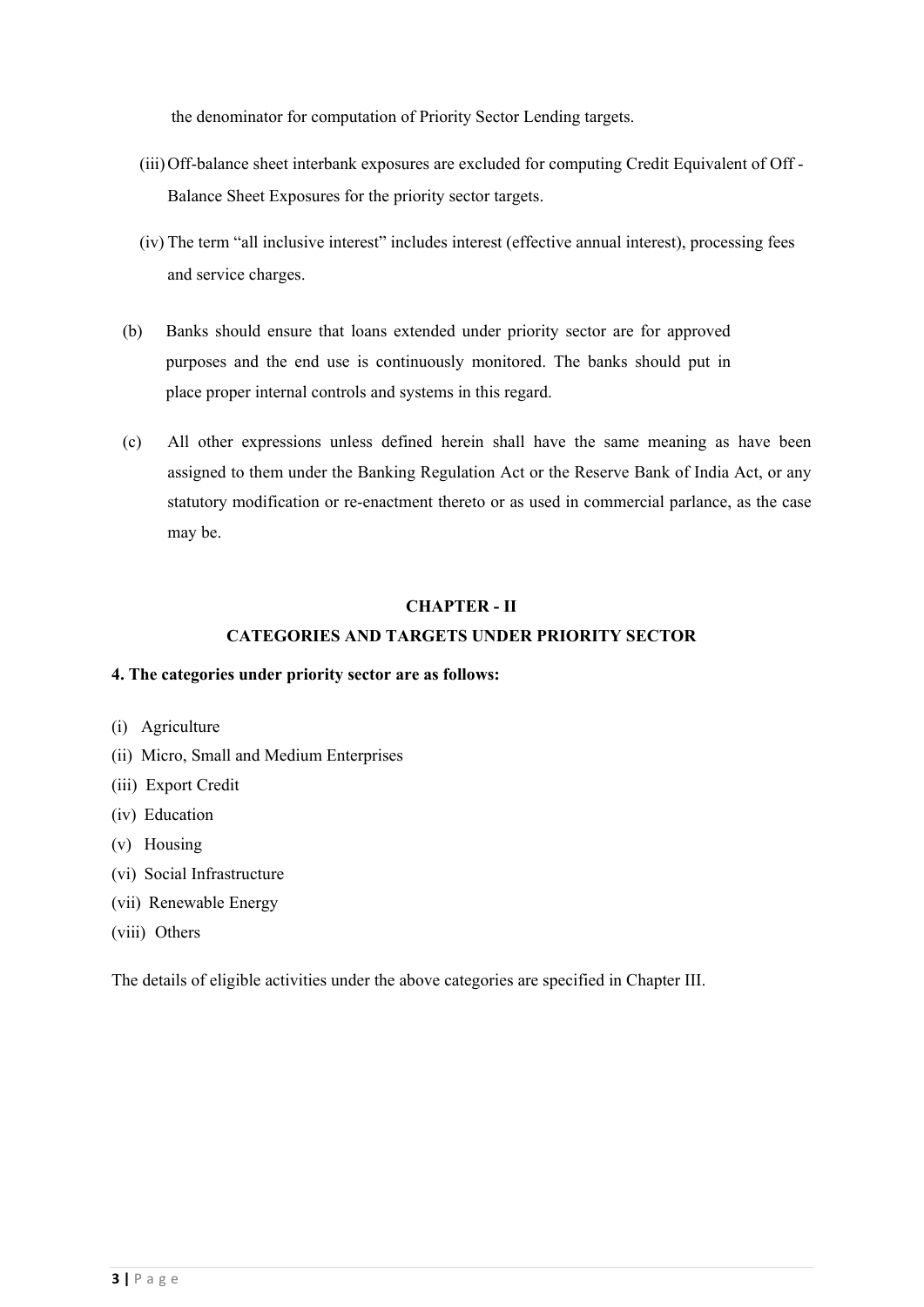# **5. Targets /Sub-targets for Priority sector**

(i) The targets and sub-targets set under priority sector lending for all scheduled commercial banks operating in India are furnished below:

| <b>Categories</b>        | Domestic scheduled commercial banks Foreign banks with less than 20                             |                                    |  |
|--------------------------|-------------------------------------------------------------------------------------------------|------------------------------------|--|
|                          | and foreign banks with 20 branches                                                              | <b>branches</b>                    |  |
|                          | and above                                                                                       |                                    |  |
|                          | Total Priority Sector  40 per cent of Adjusted Net Bank Credit 40 per cent of Adjusted Net Bank |                                    |  |
|                          | [ANBC defined in sub paragraph (iii)] or Credit [ANBC defined in sub                            |                                    |  |
|                          | Credit Equivalent Amount of Off-paragraph (iii)] or Credit Equivalent                           |                                    |  |
|                          | Balance Sheet Exposure, whichever is Amount of Off-Balance Sheet                                |                                    |  |
|                          | higher.                                                                                         | Exposure, whichever is higher; to  |  |
|                          |                                                                                                 | be achieved in a phased manner by  |  |
|                          |                                                                                                 | 2020 as indicated in sub paragraph |  |
|                          |                                                                                                 | (ii) below.                        |  |
| <b>Agriculture</b>       | 18 per cent of ANBC or Credit                                                                   | Not applicable                     |  |
|                          | Equivalent Amount of Off-Balance Sheet                                                          |                                    |  |
|                          | Exposure, whichever is higher.                                                                  |                                    |  |
|                          | Within the 18 per cent target for                                                               |                                    |  |
|                          | agriculture, a target of 8 percent of                                                           |                                    |  |
|                          | ANBC or Credit Equivalent Amount of                                                             |                                    |  |
|                          | Off-Balance Sheet Exposure, whichever                                                           |                                    |  |
|                          | is higher is prescribed for Small and                                                           |                                    |  |
|                          | Marginal Farmers. ##                                                                            |                                    |  |
| <b>Micro Enterprises</b> | 7.5 per cent of ANBC or Credit Not applicable                                                   |                                    |  |
|                          | Equivalent Amount of Off-Balance Sheet                                                          |                                    |  |
|                          | Exposure, whichever is higher                                                                   |                                    |  |
|                          | <b>Advances to Weaker</b> 10 percent of ANBC or Credit Not applicable                           |                                    |  |
| <b>Sections</b>          | Equivalent Amount of Off-Balance Sheet                                                          |                                    |  |
|                          | Exposure, whichever is higher                                                                   |                                    |  |

## Additionally, domestic banks are directed to ensure that the overall lending to non-corporate farmers does not fall below the system-wide average of the last three years achievement*.* All efforts should be maintained to reach the level of 13.5 percent direct lending to the beneficiaries who earlier constituted the direct agriculture sector. The applicable system wide average figure as applicable to domestic banks and made applicable for foreign banks with 20 branches and above from FY 2019-20, for computing achievement under priority sector lending will be notified every year*.* For FY 2019-20, the applicable system wide average figure is 12.11 percent.

(ii) The Total Priority Sector target of 40 percent for foreign banks with less than 20 branches has to be achieved in a phased manner as under:-

| <b>Financial Year</b> | The Total Priority Sector as percentage of<br><b>ANBC or Credit Equivalent Amount of Off-</b><br><b>Balance Sheet Exposure, whichever is higher</b> |
|-----------------------|-----------------------------------------------------------------------------------------------------------------------------------------------------|
| 2015-16               | 32                                                                                                                                                  |
| 2016-17               | 34                                                                                                                                                  |
| 2017-18               | 36                                                                                                                                                  |
| 2018-19               | 38                                                                                                                                                  |
| 2019-20               | 40                                                                                                                                                  |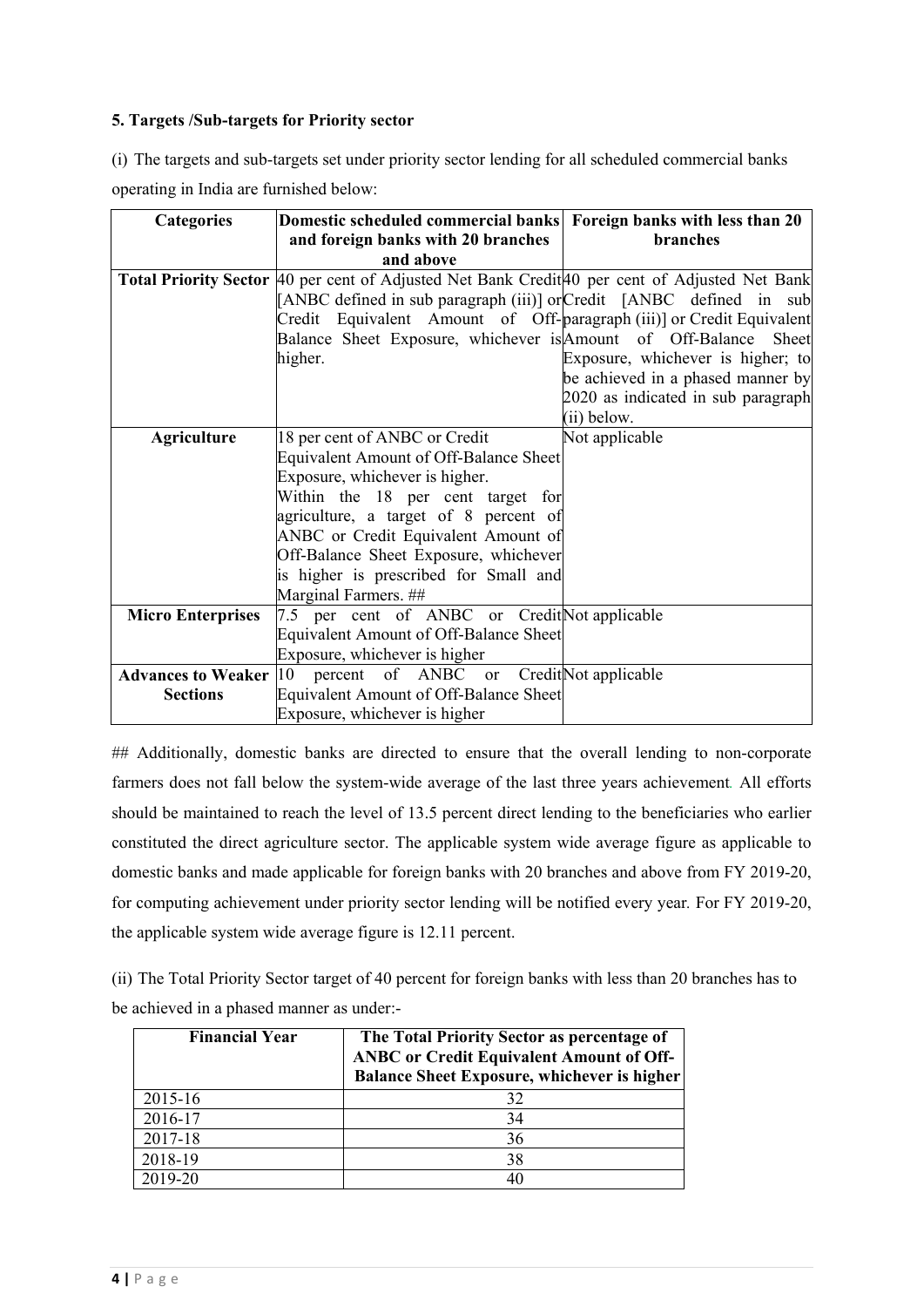The additional priority sector lending target of 2 percent of ANBC each year from 2016-17 to 2019- 20 must be achieved by lending to sectors other than exports. The sub- targets for these banks, to be made applicable post 2020, would be decided in due course.

The computation of priority sector targets/sub-targets achievement will be based on the ANBC or Credit Equivalent Amount of Off-Balance Sheet Exposures, whichever is higher, as on the corresponding date of the preceding year. For the purpose of priority sector lending, ANBC denotes the outstanding Bank Credit in India [As prescribed in item No.VI of Form 'A' under Section 42 (2) of the RBI Act, 1934] minus bills rediscounted with RBI and other approved Financial Institutions plus permitted non-SLR bonds/debentures under Held to Maturity (HTM) category plus other investments eligible to be treated as part of priority sector lending (e.g. investments in securitised assets). The outstanding deposits under RIDF and other funds with NABARD, NHB, SIDBI and MUDRA Ltd. in lieu of non-achievement of priority sector lending targets/sub-targets will form part of ANBC. Advances extended in India against the incremental FCNR (B)/NRE deposits, qualifying for exemption from CRR/SLR requirements, as per the Reserve Bank's circulars [DBOD.No.Ret.BC.36/12.01.001/2013-14 dated August 14, 2013 r](https://www.rbi.org.in/Scripts/NotificationUser.aspx?Id=8309&Mode=0)ead with [DBOD.No.Ret.BC.93/12.01.001/2013-14 dated January 31, 2014](https://www.rbi.org.in/Scripts/NotificationUser.aspx?Id=8726&Mode=0) and DBOD mailbox clarification issued on February 6, 2014 will be excluded from the ANBC for computation of priority sector lending targets, till their repayment. The eligible amount for exemption on account of issuance of long-term bonds for infrastructure and affordable housing as per Reserve Bank's circular [DBOD.BP.BC.No.25/08.12.014/2014-15 dated July 15, 2014](https://www.rbi.org.in/Scripts/NotificationUser.aspx?Id=9103&Mode=0) will also be excluded from the ANBC for computation of priority sector lending targets. *Investments made by public sector banks in the Recapitalization Bonds floated by Government of India will not be taken into account for the purpose of calculation of ANBC.* For the purpose of calculation of Credit Equivalent Amount of Off-Balance Sheet Exposures, banks may be guided by the Master Circular on Exposure Norms issued by our Department of Banking Regulation.

# **Computation of Adjusted Net Bank Credit (ANBC)**

| Bank Credit in India [As prescribed in item No.VI of Form 'A' under Section          |                |
|--------------------------------------------------------------------------------------|----------------|
| 42(2) of the RBI Act, 1934]                                                          |                |
| Bills Rediscounted with RBI and other approved Financial Institutions                | П              |
| Net Bank Credit (NBC)*                                                               | $III (I-II)$   |
| Bonds/debentures in Non-SLR categories under HTM category + other                    | IV             |
| investments eligible to be treated as priority sector $+$ Outstanding Deposits under |                |
| RIDF and other eligible funds with NABARD, NHB, SIDBI and MUDRA Ltd on               |                |
| account of priority sector shortfall + outstanding PSLCs                             |                |
| Eligible amount for exemptions on issuance of long-term bonds for infrastructure     | V              |
| and affordable housing as per circular DBOD.BP.BC.No.25/08.12.014/2014-15            |                |
| dated July 15, 2014.                                                                 |                |
| Eligible advances extended in India against the incremental FCNR(B)/NRE              | VI             |
| deposits, qualifying for exemption from CRR/SLR requirements                         |                |
| Investments made by public sector banks in the Recapitalization Bonds floated by     | VII            |
| Government of India                                                                  |                |
| <b>ANBC</b>                                                                          | $III+IV-V-VI-$ |
|                                                                                      | VH             |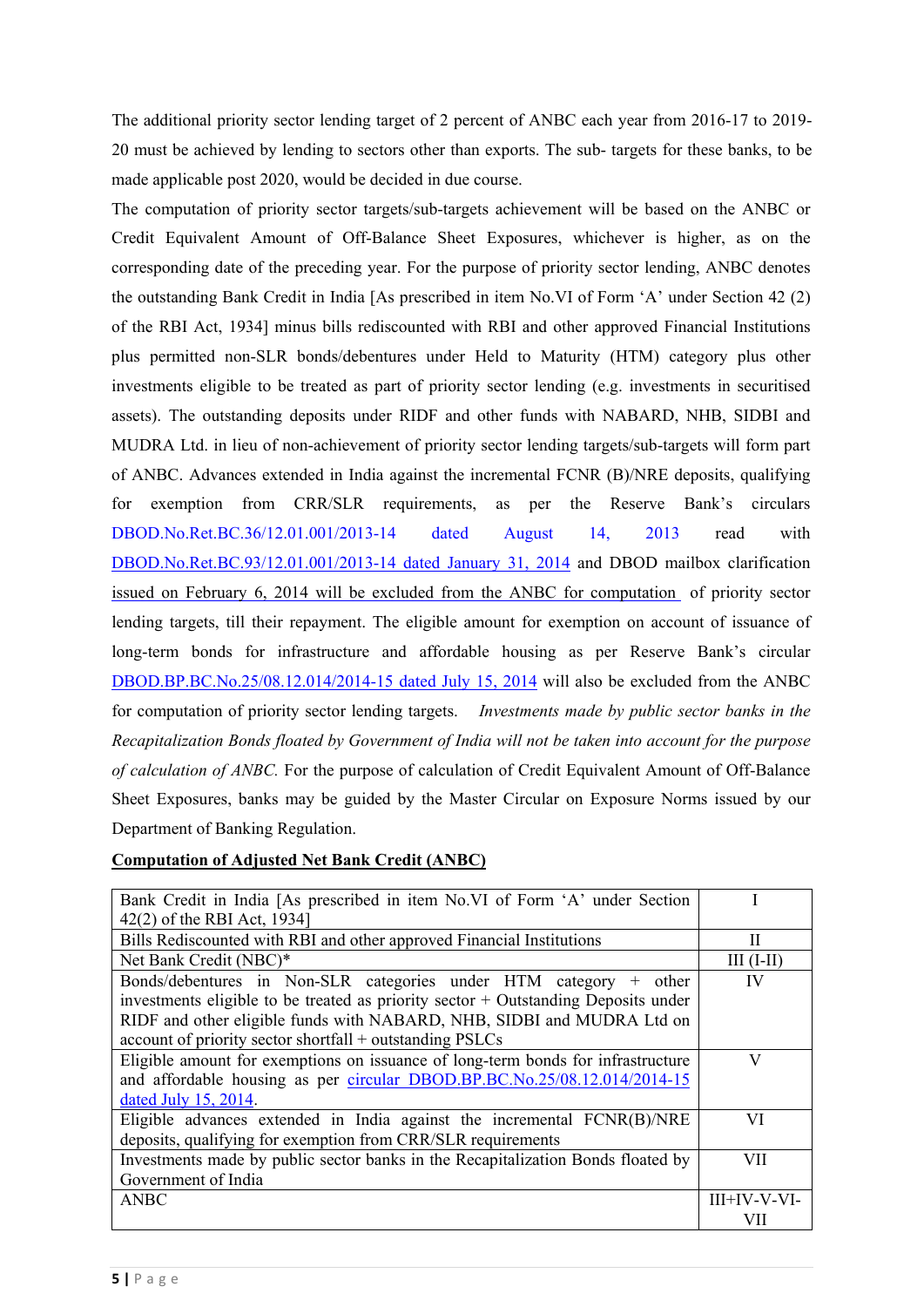\* For the purpose of priority sector computation only. Banks should not deduct / net any amount like provisions, accrued interest, etc. from NBC.

*It has been observed that some banks are subtracting prudential write off at Corporate/Head Office level while reporting Bank Credit as above. In such cases it must be ensured that bank credit to priority sector and all other sub-sectors so written off should also be subtracted category wise from priority sector and sub-target achievement.*

*All types of loans, investments or any other items which are treated as eligible for classification under priority sector target/sub-target achievement should also form part of Adjusted Net Bank Credit.*

## **CHAPTER - III**

#### **DESCRIPTION OF ELIGIBLE CATEGORIES UNDER PRIORITY SECTOR**

#### **6. Agriculture**

The lending to agriculture sector has been defined to include (i) Farm Credit (which will include short-term crop loans and medium/long-term credit to farmers) (ii) Agriculture Infrastructure and (iii) Ancillary Activities. A list of eligible activities under the three sub-categories is indicated below:

| 6.1 Farm credit | A. Loans to individual farmers [including Self Help Groups (SHGs) or Joint                   |
|-----------------|----------------------------------------------------------------------------------------------|
|                 | Liability Groups (JLGs), i.e. groups of individual farmers, provided banks                   |
|                 | maintain disaggregated data of such loans] and Proprietorship firms of farmers,              |
|                 | directly engaged in Agriculture and Allied Activities, viz., dairy, fishery, animal          |
|                 | husbandry, poultry, bee-keeping and sericulture. This will include:                          |
|                 | (i) Crop loans to farmers, which will include traditional/non-traditional                    |
|                 | plantations and horticulture, and, loans for allied activities.                              |
|                 | (ii) Medium and long-term loans to farmers for agriculture and allied                        |
|                 | activities (e.g. purchase of agricultural implements and machinery, loans                    |
|                 | for irrigation and other developmental activities undertaken in the farm,                    |
|                 | and developmental loans for allied activities.)                                              |
|                 | (iii) Loans to farmers for pre and post-harvest activities, <i>viz.</i> , spraying,          |
|                 | weeding, harvesting, sorting, grading and transporting of their own farm                     |
|                 | produce.                                                                                     |
|                 | (iv) Loans to farmers up to $\overline{\xi}50$ lakh against pledge/hypothecation of          |
|                 | agricultural produce (including warehouse receipts) for a period not                         |
|                 | exceeding 12 months.                                                                         |
|                 | $(v)$ Loans to distressed farmers indebted to non-institutional lenders.                     |
|                 | (vi) Loans to farmers under the Kisan Credit Card Scheme.                                    |
|                 | (vii) Loans to small and marginal farmers for purchase of land for agricultural<br>purposes. |
|                 | B. Loans to corporate farmers, farmers' producer organizations/companies of                  |
|                 | individual farmers, partnership firms and co-operatives of farmers directly                  |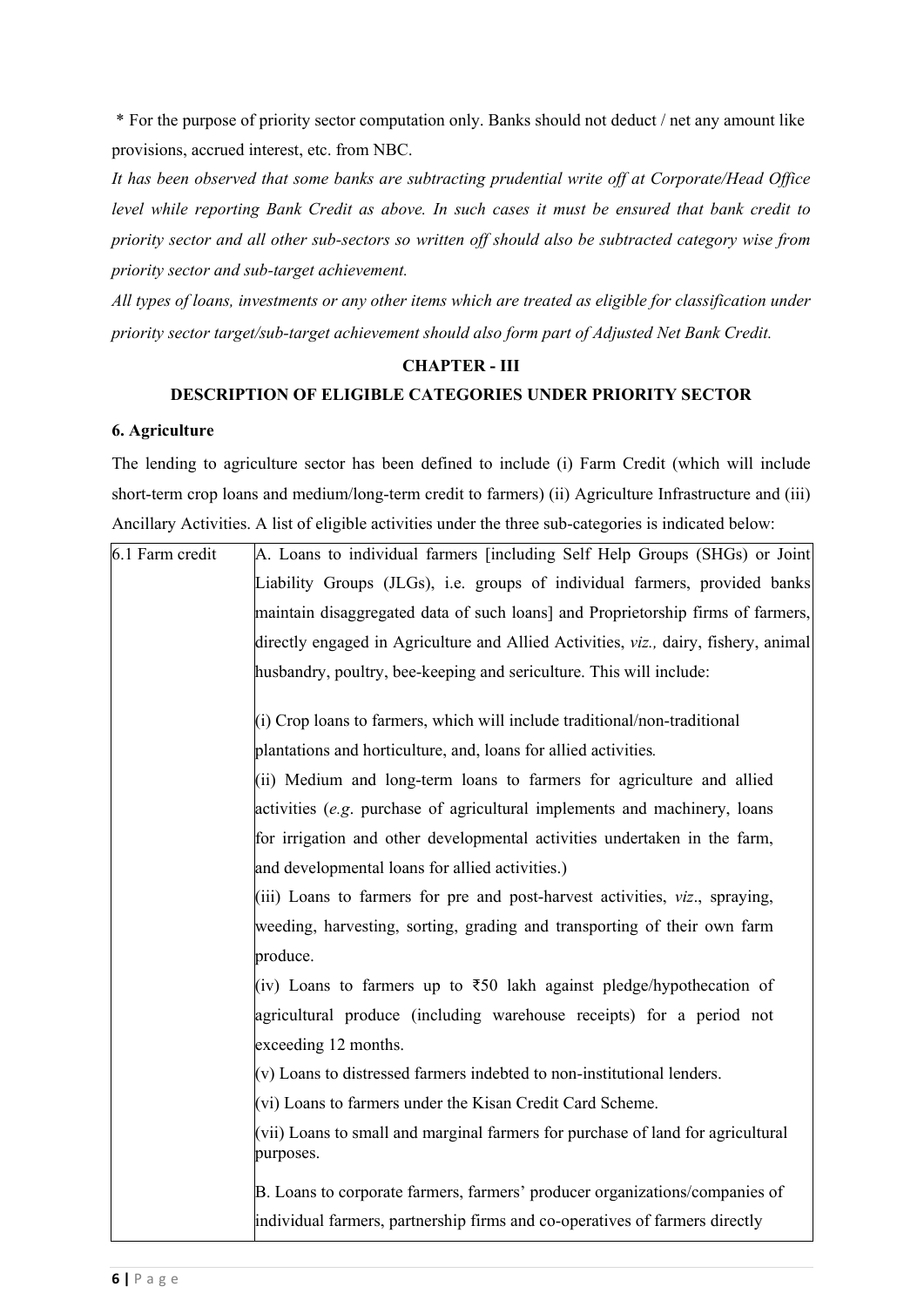|                 | engaged in Agriculture and Allied Activities, viz. diary, fishery, animal                 |  |  |
|-----------------|-------------------------------------------------------------------------------------------|--|--|
|                 | husbandry, poultry, bee-keeping and sericulture up to an aggregate limit of $\bar{\tau}2$ |  |  |
|                 | crore per borrower. This will include:                                                    |  |  |
|                 | (i) Crop loans to farmers which will include traditional/non-traditional                  |  |  |
|                 | plantations and horticulture, and, loans for allied activities.                           |  |  |
|                 | (ii) Medium and long-term loans to farmers for agriculture and allied activities          |  |  |
|                 | (e.g. purchase of agricultural implements and machinery, loans for irrigation and         |  |  |
|                 | other developmental activities undertaken in the farm, and developmental loans            |  |  |
|                 | for allied activities.)                                                                   |  |  |
|                 | (iii) Loans to farmers for pre and post-harvest activities, viz., spraying, weeding,      |  |  |
|                 | harvesting, sorting, grading and transporting of their own farm produce.                  |  |  |
|                 | (iv) Loans up to ₹50 lakh against pledge/hypothecation of agricultural produce            |  |  |
|                 | (including warehouse receipts) for a period not exceeding 12 months.                      |  |  |
| 6.2 Agriculture | i) Loans for construction of storage facilities (warehouse, market yards, godowns         |  |  |
| infrastructure  | and silos) including cold storage units/cold storage chains designed to store             |  |  |
|                 | agriculture produce/products, irrespective of their location.                             |  |  |
|                 | ii) Soil conservation and watershed development                                           |  |  |
|                 | iii) Plant tissue culture and agri-biotechnology, seed production, production of          |  |  |
|                 | bio-pesticides, bio-fertilizer, and vermi composting.                                     |  |  |
|                 | For the above loans, an aggregate sanctioned limit of $\bar{\tau}100$ crore per borrower  |  |  |
|                 | from the banking system, will apply.                                                      |  |  |
| 6.3 Ancillary   | (i) Loans up to $\xi$ 5 crore to co-operative societies of farmers for disposing of the   |  |  |
| activities      | produce of members.                                                                       |  |  |
|                 | (ii) Loans for setting up of Agriclinics and Agribusiness Centres.                        |  |  |
|                 | (iii) Loans for Food and Agro-processing up to an aggregate sanctioned limit of           |  |  |
|                 | $\overline{\xi}100$ crore per borrower from the banking system.                           |  |  |
|                 | (iv) Loans to Custom Service Units managed by individuals, institutions or                |  |  |
|                 | organizations who maintain a fleet of tractors, bulldozers, well-boring                   |  |  |
|                 | equipment, threshers, combines, etc., and undertake farm work for farmers on              |  |  |
|                 | contract basis.                                                                           |  |  |
|                 | (v) Bank loans to Primary Agricultural Credit Societies (PACS), Farmers'                  |  |  |
|                 | Service Societies (FSS) and Large-sized Adivasi Multi-Purpose Societies                   |  |  |
|                 | (LAMPS) for on-lending to agriculture.                                                    |  |  |
|                 | (vi) Loans sanctioned by banks to MFIs for on-lending to agriculture sector as            |  |  |
|                 | per the conditions specified in paragraph 19 of these Master Directions.                  |  |  |
|                 | (vii) Loans sanctioned by banks to registered NBFCs (other than MFIs) as per              |  |  |
|                 | conditions specified in paragraph 21 of these Master Directions.                          |  |  |
|                 |                                                                                           |  |  |
|                 | (viii) Outstanding deposits under RIDF and other eligible funds with NABARD               |  |  |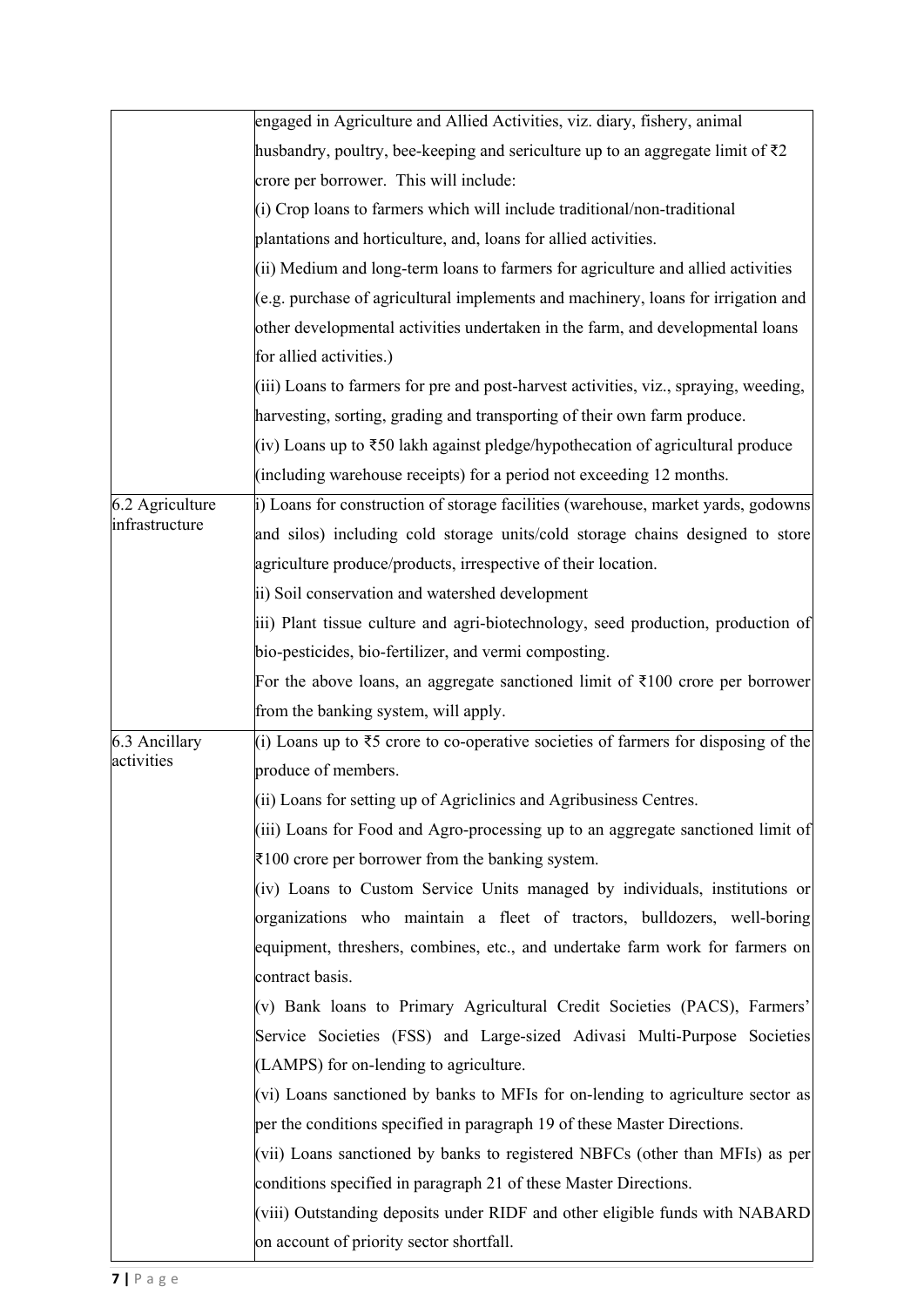For the purpose of computation of achievement of the sub-target, Small and Marginal Farmers will include the following:-

- Farmers with landholding of up to 1 hectare (Marginal Farmers). Farmers with a landholding of more than 1 hectare and up to 2 hectares (Small Farmers).
- Landless agricultural labourers, tenant farmers, oral lessees and share-croppers, whose share of landholding is within the limits prescribed for small and marginal farmers.
- Loans to Self Help Groups (SHGs) or Joint Liability Groups (JLGs), *i.e.* groups of individual Small and Marginal farmers directly engaged in Agriculture and Allied Activities, provided banks maintain disaggregated data of such loans.
- Loans to farmers' producer companies of individual farmers, and co-operatives of farmers directly engaged in Agriculture and Allied Activities, where the membership of Small and Marginal Farmers is not less than 75 per cent by number and whose land-holding share is also not less than 75 per cent of the total land-holding.

# **7. Micro, Small and Medium Enterprises (MSMEs)**

**7.1. Limits for investment in plant and machinery/ equipment:** The limits for investment in plant and machinery/equipment for manufacturing / service enterprise, as notified by Ministry of Micro, Small and Medium Enterprises, vide S.O.1642(E) dated September 9, 2006 are as under:-

| <b>Manufacturing Sector</b> |                                                     |  |
|-----------------------------|-----------------------------------------------------|--|
| <b>Enterprises</b>          | Investment in plant and machinery                   |  |
| Micro Enterprises           | Does not exceed twenty-five lakh rupees             |  |
| <b>Small Enterprises</b>    | More than twenty five lakh rupees but does not      |  |
|                             | exceed five crore rupees                            |  |
| Medium Enterprises          | More than five crore rupees but does not exceed ten |  |
|                             | crore rupees                                        |  |
| <b>Service Sector</b>       |                                                     |  |
| <b>Enterprises</b>          | <b>Investment in equipment</b>                      |  |
| Micro Enterprises           | Does not exceed ten lakh rupees                     |  |
| <b>Small Enterprises</b>    | More than ten lakh rupees but does not exceed two   |  |
|                             | crore rupees                                        |  |
| Medium Enterprises          | More than two crore rupees but does not exceed      |  |
|                             | five crore rupees                                   |  |

Bank loans to Micro, Small and Medium Enterprises, for both manufacturing and service sectors are eligible to be classified under the priority sector as per the following norms:

# **7.2. Manufacturing Enterprises**

The Micro, Small and Medium Enterprises engaged in the manufacture or production of goods to any industry specified in the first schedule to the Industries (Development and Regulation) Act, 1951 and as notified by the Government from time to time. The Manufacturing Enterprises are defined in terms of investment in plant and machinery.

 $\overline{1}$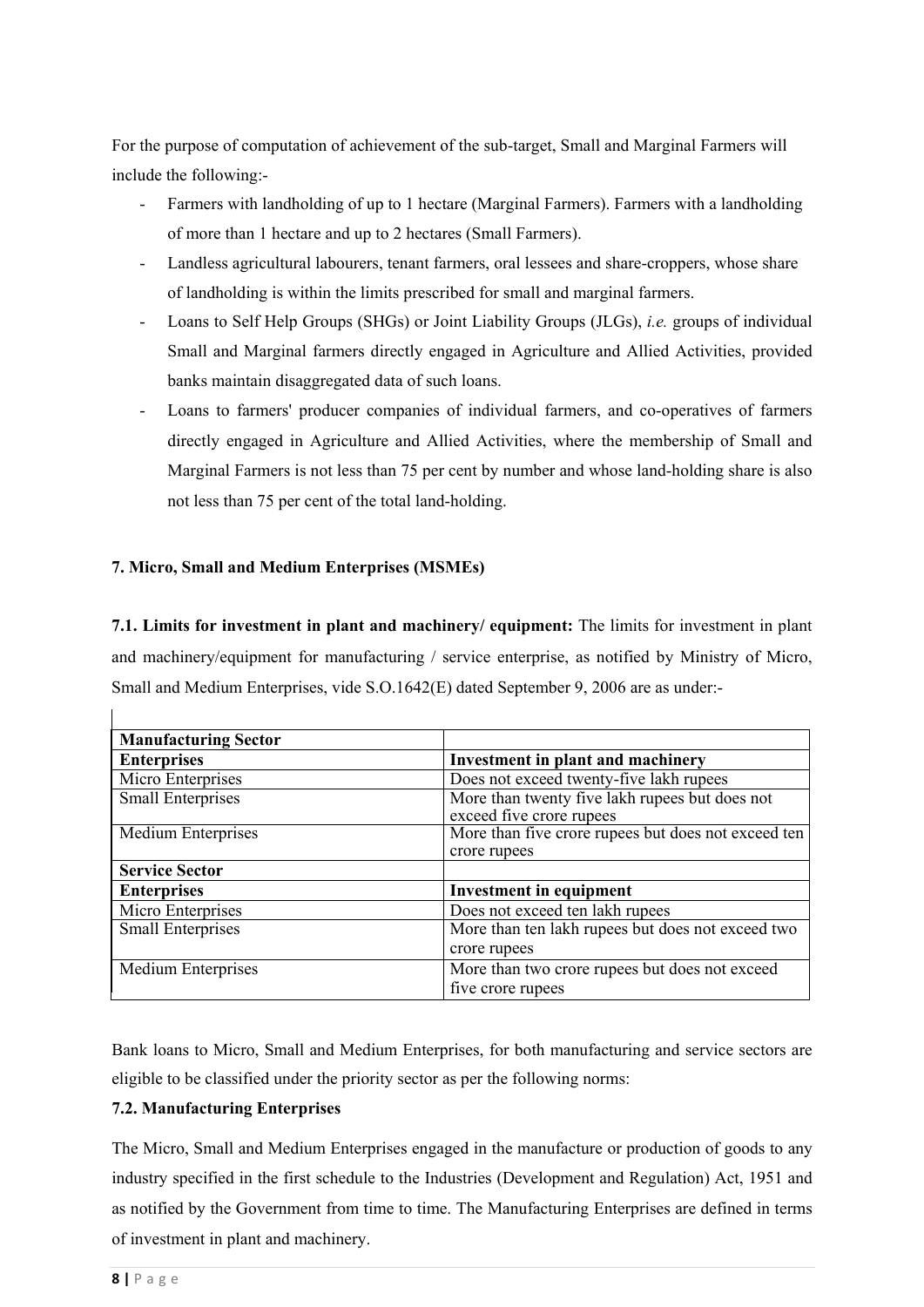## **7.3. Service Enterprises**

All bank loans to MSMEs, engaged in providing or rendering of services as defined in terms of investment in equipment under MSMED Act, 2006, shall qualify under priority sector without any credit cap.

## **7.4. Factoring Transactions**

(i) Factoring transactions on 'with recourse' basis by banks which carry out the business of factoring departmentally, wherever the 'assignor' is a Micro, Small or Medium Enterprise, subject to the corresponding limits for investment in plant and machinery/ equipment and other extant guidelines for priority sector classification. Such outstanding factoring portfolios may be classified by banks under MSME category on the reporting dates.

(ii) In terms of paragraph 9 of the Department of Banking Regulation Circular [DBR.No.](https://www.rbi.org.in/Scripts/NotificationUser.aspx?Id=9965&Mode=0) [FSD.BC.32/24.01.007/2015-16 dated](https://www.rbi.org.in/Scripts/NotificationUser.aspx?Id=9965&Mode=0) July 30, 2015 on 'Provision of Factoring Services by Banks-Review', inter-alia, the borrower's bank shall obtain from the borrower, periodical certificates regarding factored receivables to avoid double financing/ counting. Further, the 'factors' must intimate the limits sanctioned to the borrower and details of debts factored to the banks concerned, taking responsibility to avoid double financing.

(iii) Factoring transactions taking place through the Trade Receivables Discounting System (TReDS) shall also be eligible for classification under priority sector upon operationalization of the platform.

# **7.5. Khadi and Village Industries Sector (KVI)**

All loans to units in the KVI sector will be eligible for classification under the sub-target of 7.5 percent prescribed for Micro Enterprises under priority sector.

#### **7.6. Other Finance to MSMEs**

(i) Loans to entities involved in assisting the decentralized sector in the supply of inputs to and marketing of outputs of artisans, village and cottage industries.

(ii) Loans to co-operatives of producers in the decentralized sector viz. artisans, village and cottage industries.

(iii) Loans sanctioned by banks to MFIs for on-lending to MSME sector as per the conditions specified in paragraph 19 of these Master Directions.

(iv) On-lending by registered NBFCs (other than MFIs) to Micro & Small Enterprises as per conditions specified in para 21 of these Master Directions.

(v) Credit outstanding under General Credit Cards (including Artisan Credit Card, Laghu Udyami Card, Swarojgar Credit Card, and Weaver's Card etc. in existence and catering to the non-farm entrepreneurial credit needs of individuals).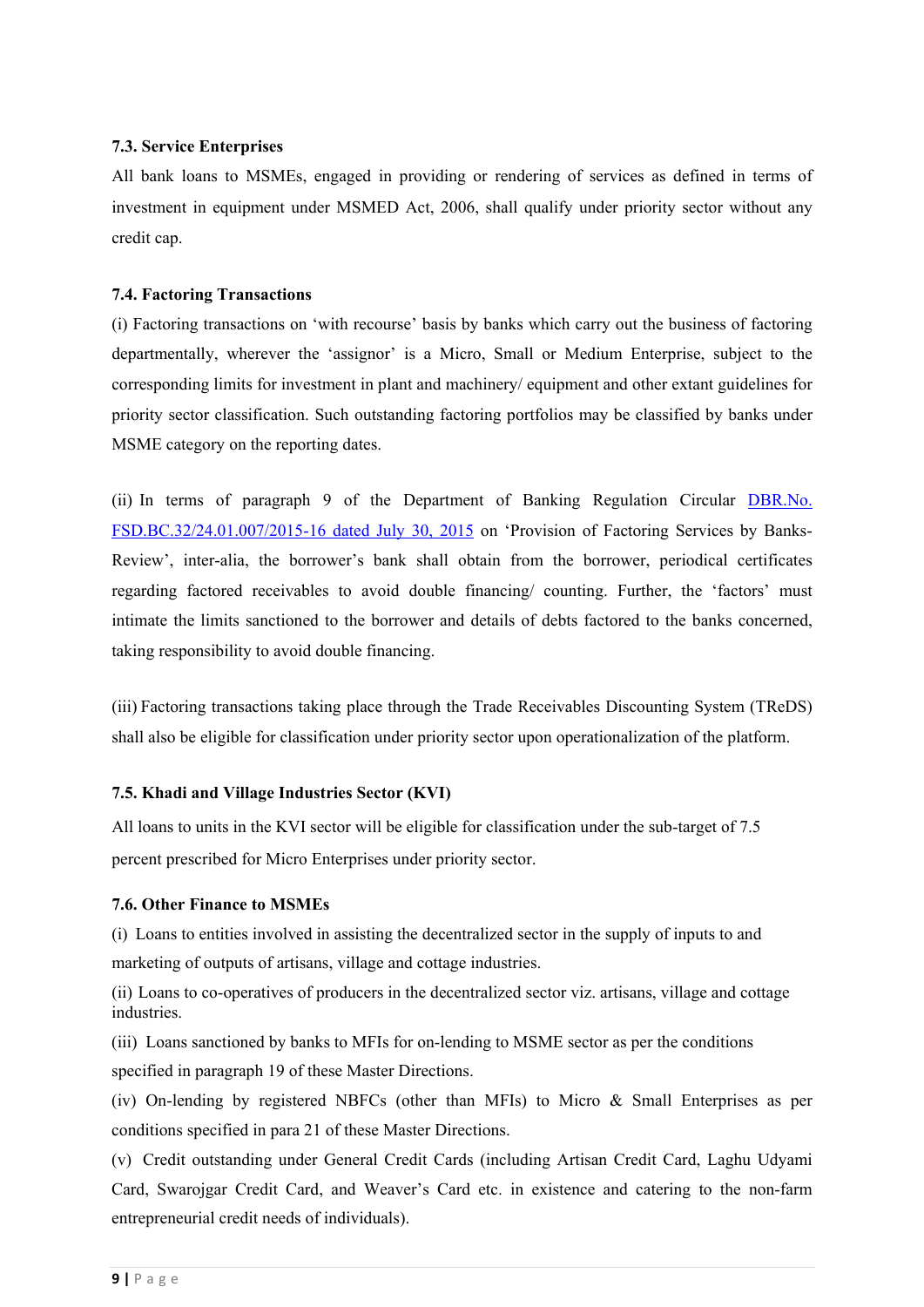(vi) In terms of revised guidelines issued by Department of Financial Services, Ministry of Finance, dated September 24, 2018, Overdraft limit to Pradhan Mantri Jan-Dhan Yojana (PMJDY) account holder has been raised to ₹ 10,000/-, age limit of 18-60 years has been revised to 18-65 years and there will not be any conditions attached for overdraft up to  $\bar{\xi}$  2,000/-. These overdrafts will qualify as achievement of the target for lending to Micro Enterprises.

(vii) Outstanding deposits with SIDBI and MUDRA Ltd. on account of priority sector shortfall.

**7.7**. To ensure that MSMEs do not remain small and medium units merely to remain eligible for priority sector status, the MSME units will continue to enjoy the priority sector lending status up to three years after they grow out of the MSME category concerned.

# **8. Export Credit**

| <b>Domestic banks</b>                    | Foreign banks with 20<br>branches and above                                                    | Foreign banks with less than<br>20 branches |  |
|------------------------------------------|------------------------------------------------------------------------------------------------|---------------------------------------------|--|
|                                          | Incremental export credit over   Incremental export credit over                                | Export credit will be allowed up            |  |
|                                          | corresponding date of the corresponding date of the                                            | to 32 per cent of ANBC or                   |  |
|                                          | preceding year, upto 2 per cent   preceding year, upto 2 percent   Credit Equivalent Amount of |                                             |  |
| of ANBC or Credit Equivalent             | of ANBC or Credit Equivalent   Off-Balance Sheet Exposure,                                     |                                             |  |
|                                          | Amount of Off-Balance Sheet   Amount of Off-Balance Sheet                                      | whichever is higher.                        |  |
|                                          | Exposure, whichever is higher, Exposure, whichever is higher,                                  |                                             |  |
| effective from April 1, 2015             | effective from April 1, 2017.                                                                  |                                             |  |
| subject to a sanctioned limit of         |                                                                                                |                                             |  |
| up to $\bar{\xi}$ 40 crore per borrower. |                                                                                                |                                             |  |

The Export Credit extended as per the details below will be classified as priority sector.

Export credit includes pre-shipment and post-shipment export credit (excluding off-balance sheet items) as defined in Master Circular on Rupee / Foreign Currency Export Credit and Customer Service to Exporters issued by our Department of Banking Regulation.

# **9. Education**

Loans to individuals for educational purposes including vocational courses upto ₹10 lakh irrespective of the sanctioned amount will be considered as eligible for priority sector.

# **10. Housing**

**10.1** Loans to individuals up to ₹35 lakh in metropolitan centres (with population of ten lakh and above) and loans up to ₹25 lakh in other centres for purchase/construction of a dwelling unit per family provided the overall cost of the dwelling unit in the metropolitan centre and at other centres does not exceed ₹45 lakh and ₹30 lakh, respectively. The housing loans to banks' own employees will be excluded. As housing loans which are backed by long term bonds are exempted from ANBC,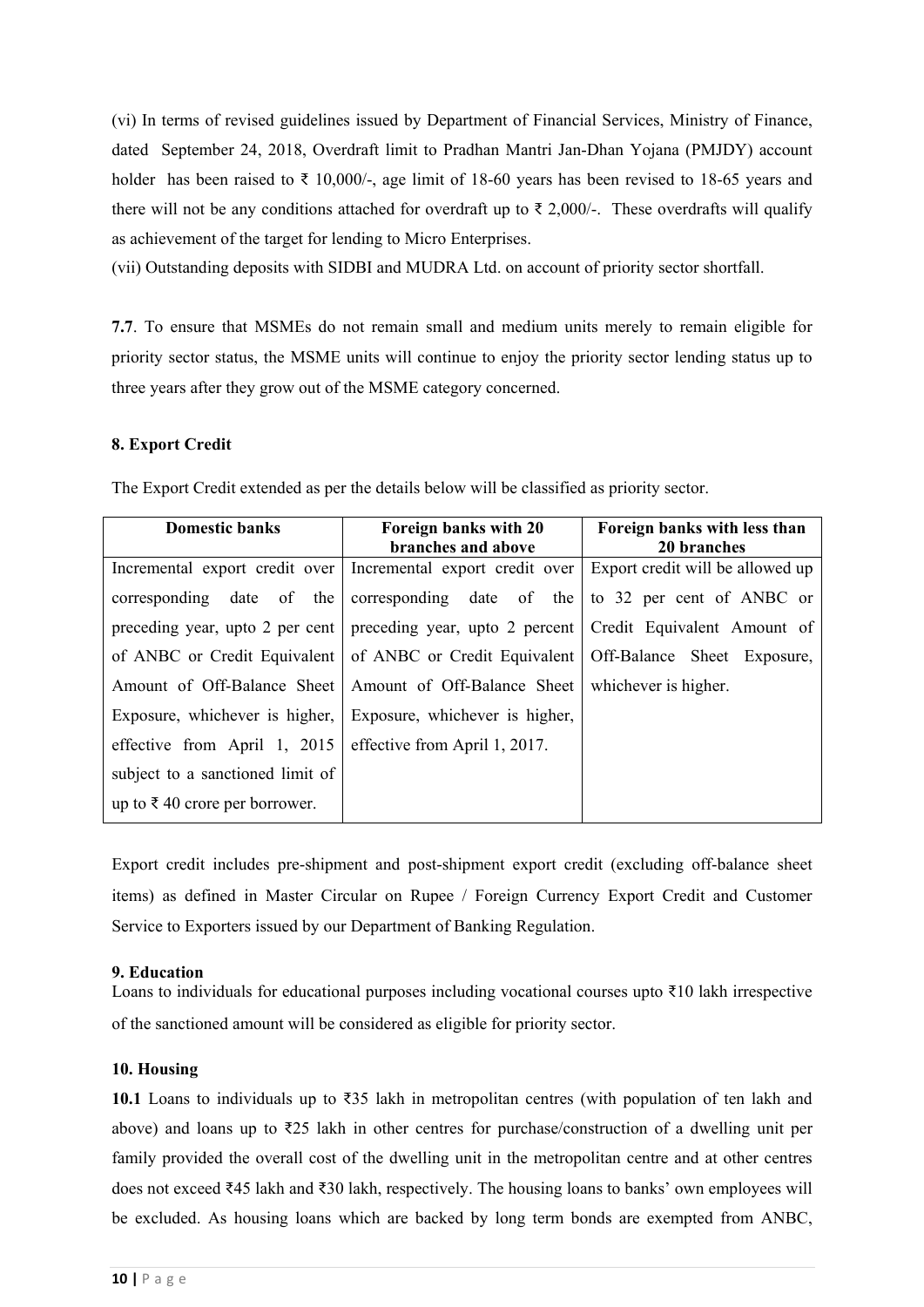banks should either include such housing loans to individuals up to ₹35 lakh in metropolitan centres and ₹25 lakh in other centres under priority sector or take benefit of exemption from ANBC, but not both.

**10.2** Loans for repairs to damaged dwelling units of families up to ₹5 lakh in metropolitan centres and up to ₹2 lakh in other centres.

**10.3** Bank loans to any governmental agency for construction of dwelling units or for slum clearance and rehabilitation of slum dwellers subject to a ceiling of ₹10 lakh per dwelling unit.

**10.4** The loans sanctioned by banks for housing projects exclusively for the purpose of construction of houses for Economically Weaker Sections (EWS) and Low-Income Groups (LIG), the total cost of which does not exceed ₹10 lakh per dwelling unit. For the purpose of identifying the economically weaker sections and low-income groups, the family income limit is revised to ₹3 lakh per annum for EWS and ₹6 lakh per annum for LIG, in alignment with the income criteria specified under the Pradhan Mantri Awas Yojana.

**10.5** Bank loans to Housing Finance Companies (HFCs), approved by NHB for their refinance, for on-lending for the purpose of purchase/construction/reconstruction of individual dwelling units or for slum clearance and rehabilitation of slum dwellers, subject to an aggregate loan limit of ₹ 20 lakh per borrower as per conditions specified in paragraph 21 of these Master Directions.

The maturity of bank loans should be co-terminus with average maturity of loans extended by HFCs. Banks should maintain necessary borrower-wise details of the underlying portfolio.

**10.6** Outstanding deposits with NHB on account of priority sector shortfall.

#### **11. Social infrastructure**

**11.1.** Bank loans up to a limit of ₹5 crore per borrower for building social infrastructure for activities namely schools, health care facilities, drinking water facilities and sanitation facilities including construction/ refurbishment of household toilets and household level water improvements in Tier II to Tier VI centres.

**11.2.** Bank credit to Micro Finance Institutions (MFIs) extended for on-lending to individuals and also to members of SHGs/JLGs for water and sanitation facilities will be eligible for categorization as priority sector under 'Social Infrastructure', subject to the criteria laid down in paragraph 19 of these Master Directions.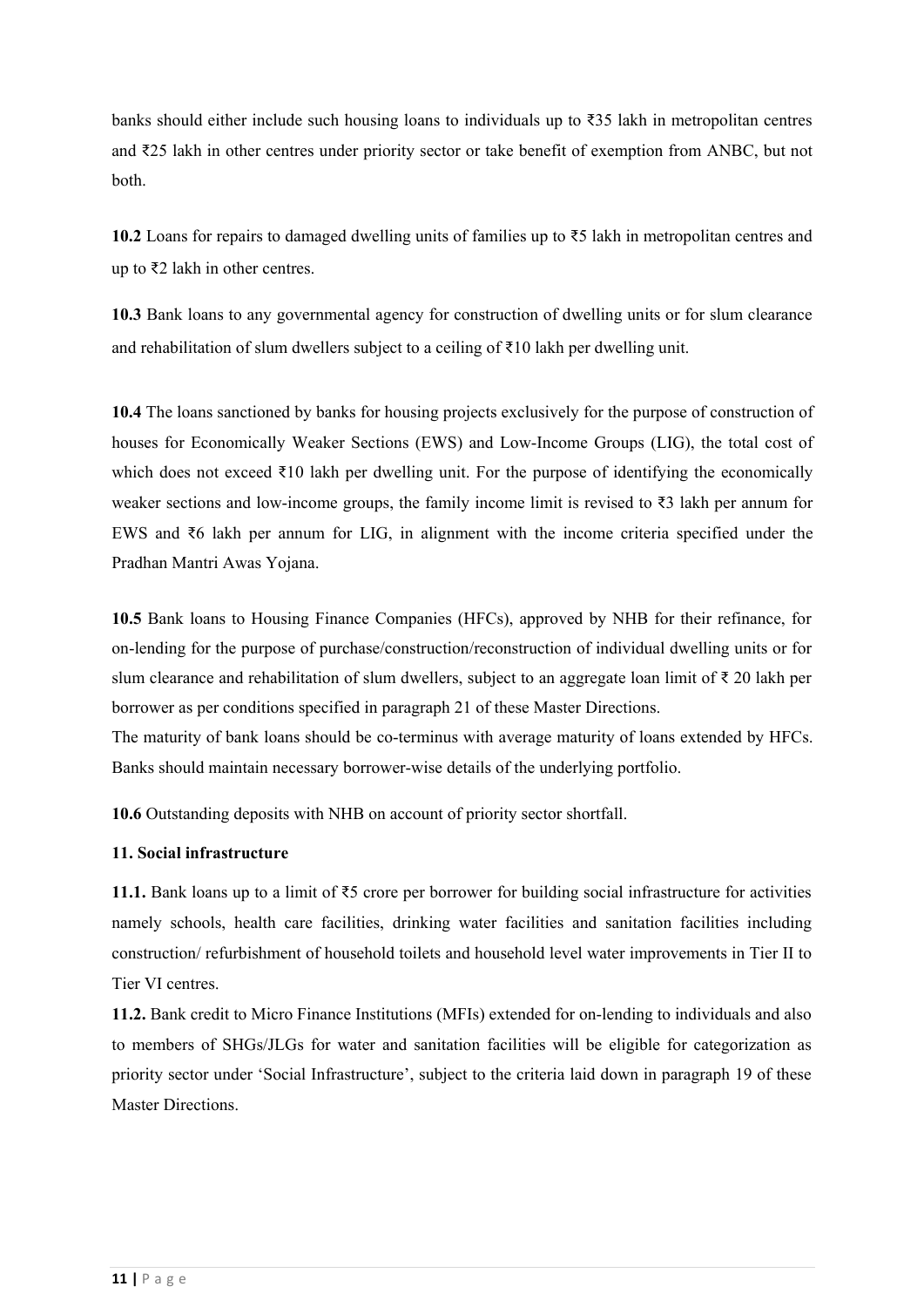## **12. Renewable Energy**

Bank loans up to a limit of ₹15 crore to borrowers for purposes like solar based power generators, biomass based power generators, wind mills, micro-hydel plants and for non-conventional energy based public utilities *viz*. street lighting systems, and remote village electrification. For individual households, the loan limit will be ₹10 lakh per borrower.

#### **13. Others**

**13.1.** Loans not exceeding ₹50,000/- per borrower provided directly by banks to individuals and their SHG/JLG, provided the individual borrower's household annual income in rural areas does not exceed ₹1 lakh and for non-rural areas it does not exceed ₹1.6 lakh.

**13.2.** Loans to distressed persons [other than farmers included under paragraph  $6(6.1)(A)(v)$ ] not exceeding ₹1 lakh per borrower to prepay their debt to non-institutional lenders.

**13.3.** Loans sanctioned to State Sponsored Organisations for Scheduled Castes/ Scheduled Tribes for the specific purpose of purchase and supply of inputs and/or the marketing of the outputs of the beneficiaries of these organisations.

## **14. Weaker Sections**

Priority sector loans to the following borrowers will be considered under Weaker Sections category:-

| No.     | Category                                                                                              |  |  |  |
|---------|-------------------------------------------------------------------------------------------------------|--|--|--|
| (i)     | <b>Small and Marginal Farmers</b>                                                                     |  |  |  |
| (ii)    | Artisans, village and cottage industries where individual credit limits do not exceed ₹1              |  |  |  |
|         | lakh                                                                                                  |  |  |  |
| (iii)   | Beneficiaries under Government Sponsored Schemes such as National Rural                               |  |  |  |
|         | Livelihood Mission (NRLM), National Urban Livelihood Mission (NULM) and Self                          |  |  |  |
|         | Employment Scheme for Rehabilitation of Manual Scavengers (SRMS)                                      |  |  |  |
| (iv)    | Scheduled Castes and Scheduled Tribes                                                                 |  |  |  |
| (v)     | Beneficiaries of Differential Rate of Interest (DRI) scheme                                           |  |  |  |
| $(v_i)$ | Self Help Groups                                                                                      |  |  |  |
| (vii)   | Distressed farmers indebted to non-institutional lenders                                              |  |  |  |
| (viii)  | Distressed persons other than farmers, with loan amount not exceeding $\bar{\tau}$ 1 lakh per         |  |  |  |
|         | borrower to prepay their debt to non-institutional lenders                                            |  |  |  |
| (ix)    | Individual women beneficiaries up to $\bar{\tau}$ 1 lakh per borrower                                 |  |  |  |
| (x)     | Persons with disabilities                                                                             |  |  |  |
| $(x_i)$ | Overdraft limit to PMJDY account holder upto $\overline{\xi}10,000/$ - with age limit of 18-65 years. |  |  |  |
| (xii)   | Minority communities as may be notified by Government of India from time to time.                     |  |  |  |
|         |                                                                                                       |  |  |  |
|         |                                                                                                       |  |  |  |

In States, where one of the minority communities notified is, in fact, in majority, item (xii) will cover only the other notified minorities. These States/ Union Territories are Jammu & Kashmir, Punjab, Meghalaya, Mizoram, Nagaland and Lakshadweep.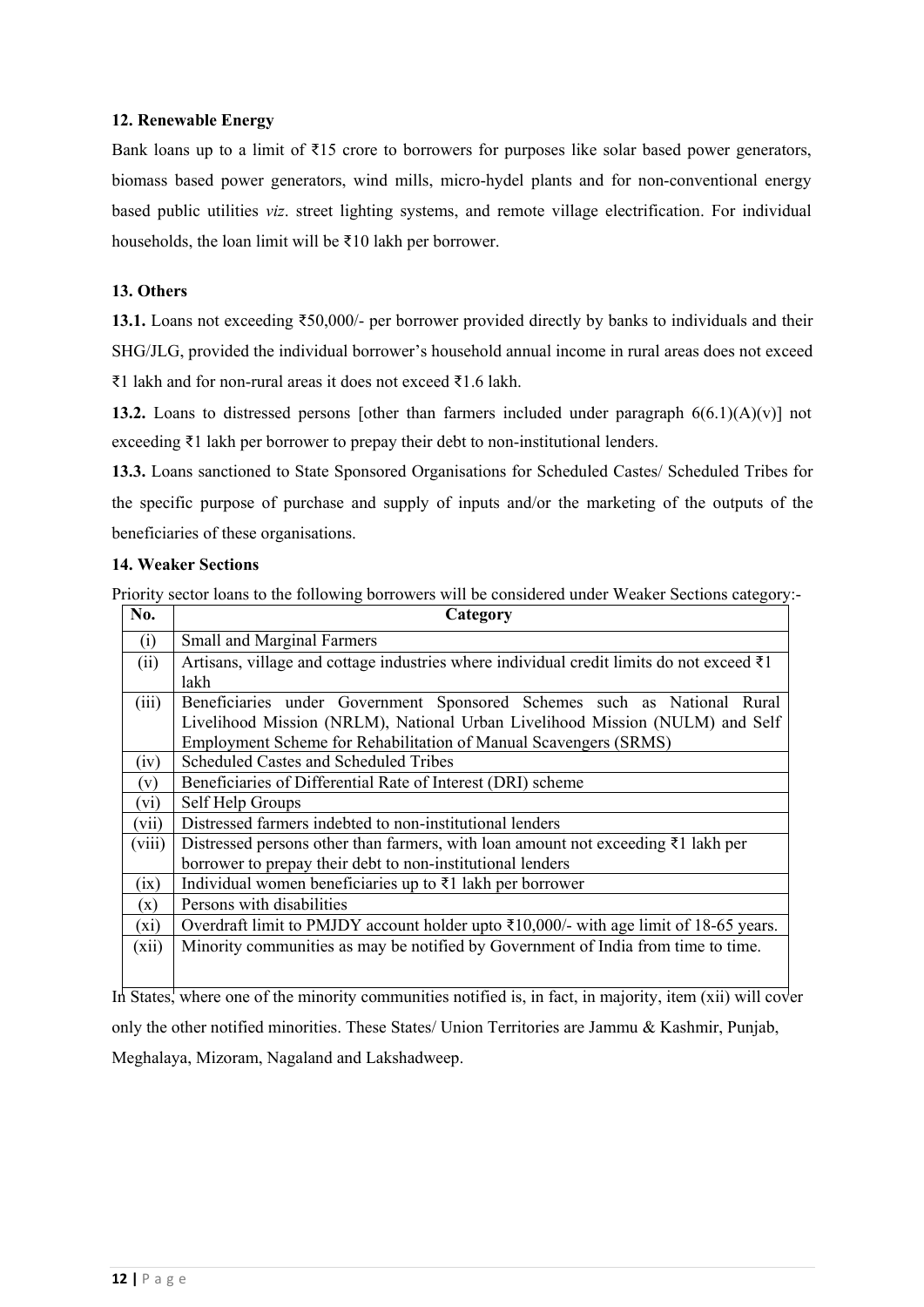#### **CHAPTER IV**

#### **MISCELLANEOUS**

#### **15. Investments by banks in securitised assets**

(i) Investments by banks in securitised assets, representing loans to various categories of priority sector, except 'others' category, are eligible for classification under respective categories of priority sector depending on the underlying assets provided:

(a) the securitised assets are originated by banks and financial institutions and are eligible to be classified as priority sector advances prior to securitisation and fulfil the Reserve Bank of India guidelines on securitisation.

(b) the all inclusive interest charged to the ultimate borrower by the originating entity should not exceed the Base Rate of the investing bank plus 8 percent per annum.

*The investments in securitised assets originated by MFIs, which comply with the guidelines in Paragraph 19 of these Master Directions are exempted from this interest cap as there are separate caps on margin and interest rate.*

(ii) Investments made by banks in securitised assets originated by NBFCs, where the underlying assets are loans against gold jewellery, are not eligible for priority sector status.

#### **16. Transfer of Assets through Direct Assignment /Outright purchases**

(i) Assignments/Outright purchases of pool of assets by banks representing loans under various categories of priority sector, except the 'others' category, will be eligible for classification under respective categories of priority sector provided:

(a) the assets are originated by banks and financial institutions which are eligible to be classified as priority sector advances prior to the purchase and fulfil the Reserve Bank of India guidelines on outright purchase/assignment.

(b) the eligible loan assets so purchased should not be disposed of other than by way of repayment.

(c) the all inclusive interest charged to the ultimate borrower by the originating entity should not exceed the Base Rate of the purchasing bank plus 8 percent per annum.

*The Assignments/Outright purchases of eligible priority sector loans from MFIs, which comply with the guidelines in Paragraph 19 of these Master Directions are exempted from this interest rate cap as there are separate caps on margin and interest rate.*

(ii) When the banks undertake outright purchase of loan assets from banks/ financial institutions to be classified under priority sector, they must report the nominal amount actually disbursed to end priority sector borrowers and not the premium embedded amount paid to the sellers.

(iii) Purchase/ assignment/investment transactions undertaken by banks with NBFCs, where the underlying assets are loans against gold jewellery, are not eligible for priority sector status.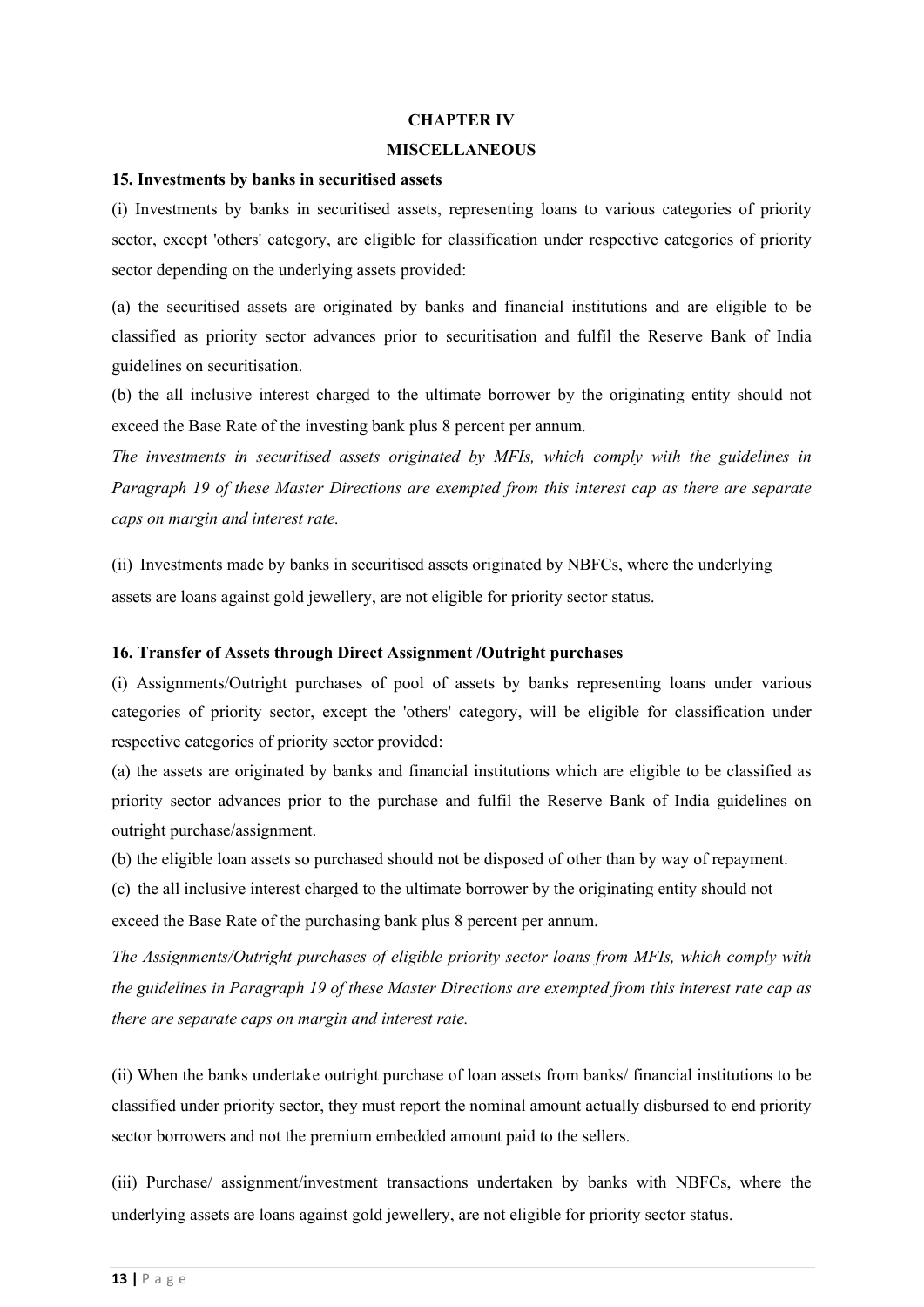#### **17. Inter Bank Participation Certificates**

Inter Bank Participation Certificates (IBPCs) bought by banks, on a risk sharing basis, are eligible for classification under respective categories of priority sector, provided the underlying assets are eligible to be categorized under the respective categories of priority sector and the banks fulfil the Reserve Bank of India guidelines on IBPCs.

With regard to the underlying assets of the IBPC transactions being eligible for categorization under 'Export Credit' as per Para 8, the IBPC bought by banks, on a risk sharing basis, may be classified from purchasing bank's perspective for priority sector categorization. However, in such a scenario, the issuing bank shall certify that the underlying asset is 'Export Credit', in addition to the due diligence required to be undertaken by the issuing and the purchasing bank as per the guidelines in this regard.

#### **18. Priority Sector Lending Certificates**

The outstanding priority sector lending certificates bought by banks will be eligible for classification under respective categories of priority sector provided the assets are originated by banks, are eligible to be classified as priority sector advances and fulfil the Reserve Bank of India guidelines on Priority Sector Lending Certificates issued vide [Circular FIDD.CO.Plan.BC.23/04.09.001/2015-16 dated April](https://www.rbi.org.in/Scripts/NotificationUser.aspx?Id=10339&Mode=0) [7, 2016.](https://www.rbi.org.in/Scripts/NotificationUser.aspx?Id=10339&Mode=0)

#### **19. Bank loans to MFIs for on-lending**

(a) Bank credit to MFIs extended for on-lending to individuals and also to members of SHGs / JLGs will be eligible for categorisation as priority sector advance under respective categories viz., Agriculture, Micro, Small and Medium Enterprises, Social Infrastructure [mentioned in paragraph 11(11.2)] and Others, provided not less than 85 percent of total assets of MFI (other than cash, balances with banks and financial institutions, government securities and money market instruments) are in the nature of "qualifying assets". In addition, aggregate amount of loan, extended for income generating activity, should be not less than 50 percent of the total loans given by MFIs.

(b) A "qualifying asset" <sup>[1](#page-13-0)</sup>shall mean a loan disbursed by MFI, which satisfies the following criteria:

(i) The loan is to be extended to a borrower whose household annual income in rural areas does not exceed ₹1.25 lakh while for non-rural areas it should not exceed ₹2 lakh.

- (ii) Loan does not exceed  $\overline{575,000'}$  in the first cycle and  $\overline{51,25,000'}$  in the subsequent cycles.
- (iii) Total indebtedness of the borrower does not exceed  $\bar{\tau}1,25,000/$ -. Education and medical expenses will be excluded while arriving at the total indebtedness of a borrower.

(iv) Tenure of loan is not less than 24 months when loan amount exceeds ₹30,000/- with right to borrower of prepayment without penalty.

**.** 

<span id="page-13-0"></span><sup>1</sup> [Master Direction DNBR PD.007](https://www.rbi.org.in/Scripts/BS_ViewMasDirections.aspx?id=10585) an[d 008/03.10.119/2016-17 dated September 1, 2016 \(updated as on August 2, 2019\)](https://www.rbi.org.in/Scripts/BS_ViewMasDirections.aspx?id=10586)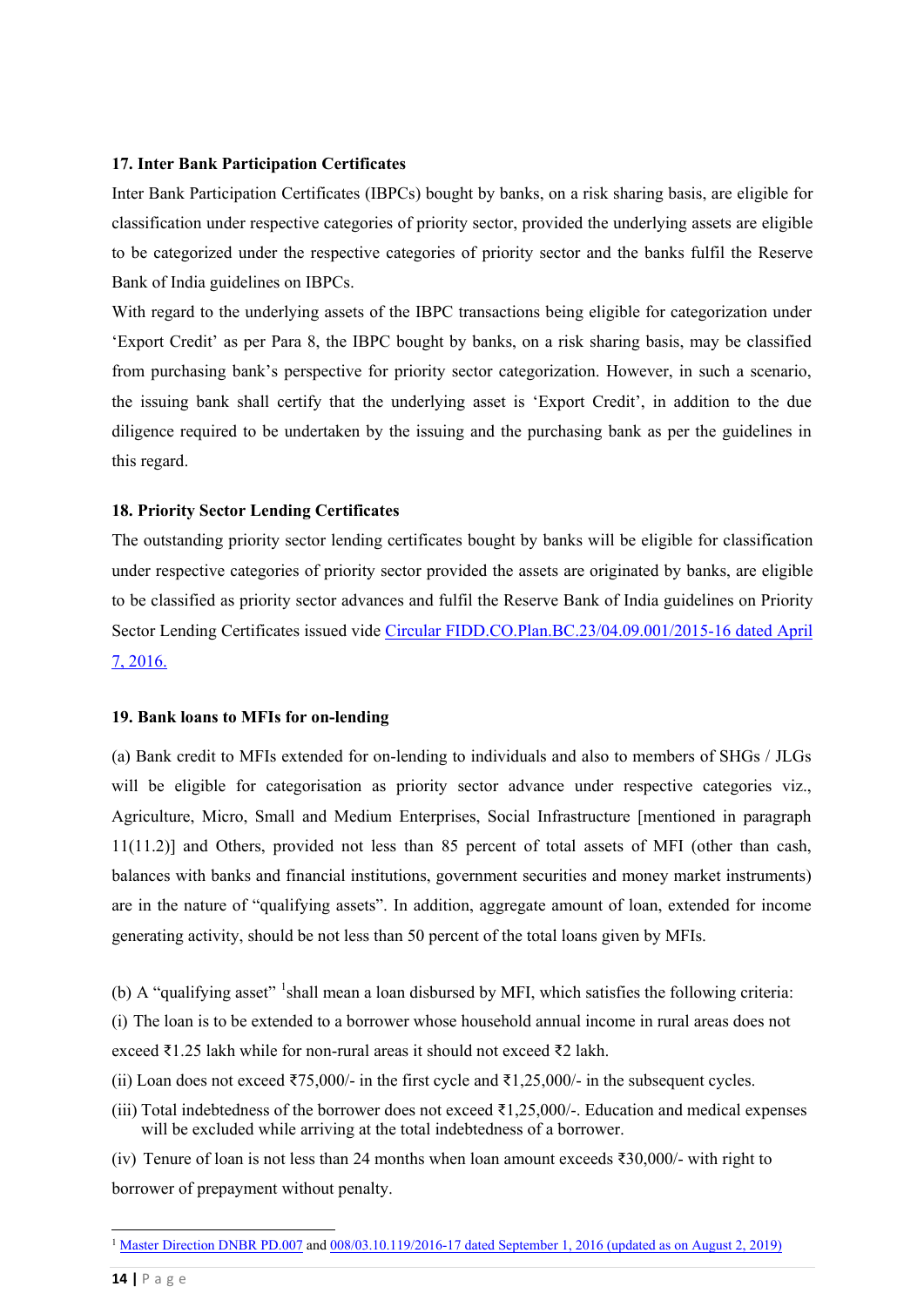(v) The loan is without collateral.

(vi) Loan is repayable by weekly, fortnightly or monthly instalments at the choice of the borrower.

(c) Further, the banks have to ensure that MFIs comply with the following caps on margin and interest rate as also other 'pricing guidelines', to be eligible to classify these loans as priority sector loans.

(i) Margin cap: The margin cap should not exceed 10 percent for MFIs having loan portfolio exceeding  $\bar{\tau}100$  crore and 12 percent for others. The interest cost is to be calculated on average fortnightly balances of outstanding borrowings and interest income is to be calculated on average fortnightly balances of outstanding loan portfolio of qualifying assets.

(ii) Interest cap on individual loans: With effect from April 1, 2014, interest rate on individual loans will be the average Base Rate of five largest commercial banks by assets multiplied by 2.75 per annum or cost of funds plus margin cap, whichever is less. The average of the Base Rate shall be advised by Reserve Bank of India.

(iii) Only three components are to be included in pricing of loans viz., (a) a processing fee not

exceeding 1 percent of the gross loan amount, (b) the interest charge and (c) the insurance premium.

(iv)The processing fee is not to be included in the margin cap or the interest cap

(v) Only the actual cost of insurance i.e. actual cost of group insurance for life, health and livestock for borrower and spouse can be recovered; administrative charges may be recovered as per IRDA guidelines.

(vi) There should not be any penalty for delayed payment.

(vii) No Security Deposit/ Margin is to be taken.

(d) The banks should obtain from MFI, at the end of each quarter, a Chartered Accountant's Certificate stating, inter-alia, that the criteria on (i) qualifying assets, (ii) the aggregate amount of loan, extended for income generation activity, and (iii) pricing guidelines are followed.

#### **20. Co-origination of loans by Banks and NBFCs for lending to priority sector**

All scheduled commercial banks (excluding Regional Rural Banks and Small Finance Banks) may engage with NBFC-ND-SIs (hereinafter referred to as NBFC) to co-originate loans for the creation of priority sector assets. The arrangement should entail joint contribution of credit at the facility level, by both lenders. It should also involve sharing of risks and rewards between the bank and the NBFC for ensuring appropriate alignment of respective business objectives, as per the mutually decided agreement between the bank and the NBFC. Detailed guidelines, in this regard, have been issued vide our [circular No. FIDD.CO.Plan.BC/08/04.09.01/2018-19 dated September 21, 2018.](https://www.rbi.org.in/Scripts/NotificationUser.aspx?Id=11376&Mode=0)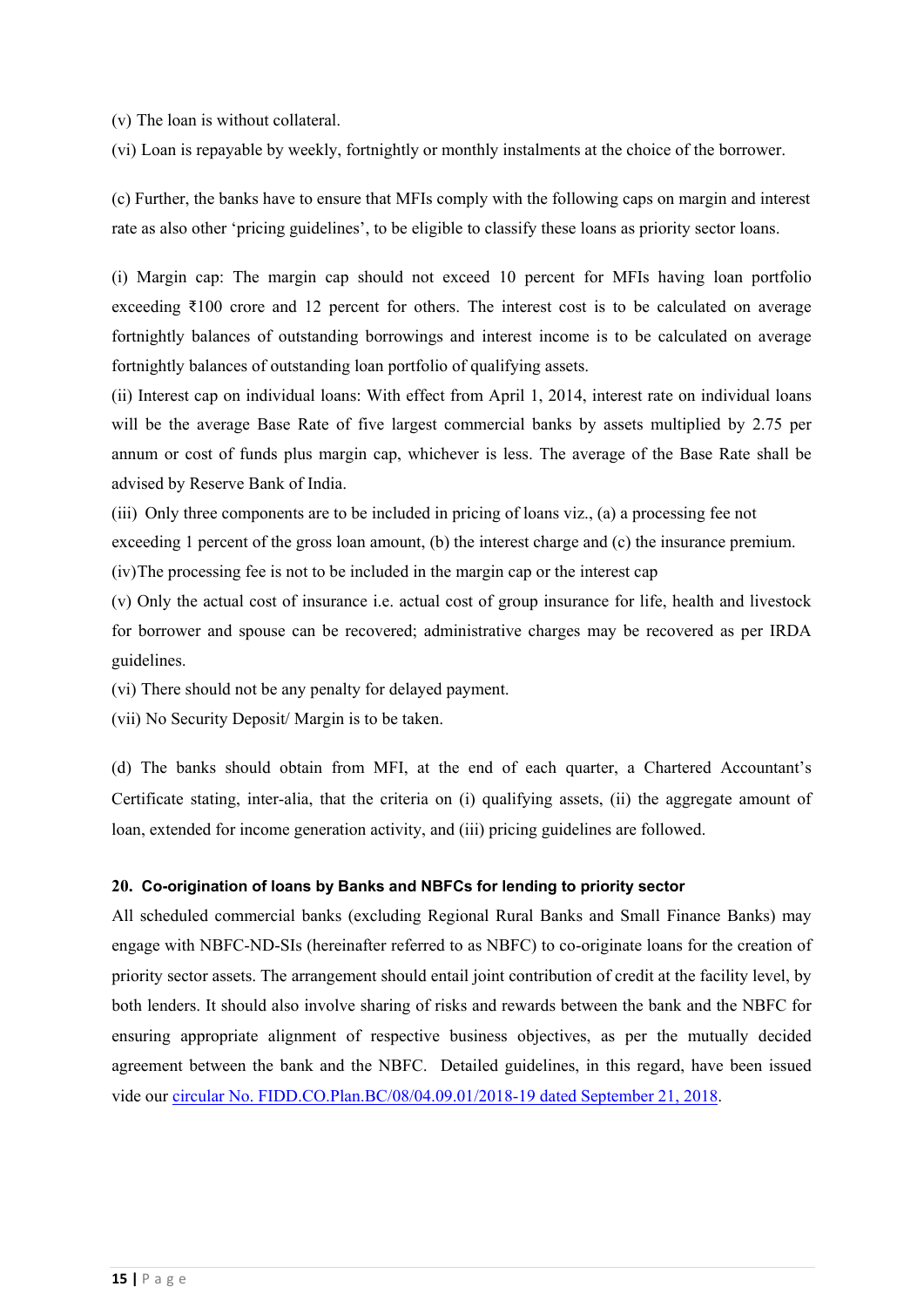#### **21. Bank loans to NBFCs for on-lending**

(a) Bank credit to registered NBFCs (other than MFIs) for on-lending will be eligible for classification as priority sector under respective categories subject to the following conditions:

**(i) Agriculture:** On-lending by NBFCs for 'Term lending' component under Agriculture will be allowed up to ₹ 10 lakh per borrower.

**(ii) Micro & Small enterprises:** On-lending by NBFC will be allowed up to ₹ 20 lakh per borrower.

(b) Banks can classify only the fresh loans sanctioned by NBFCs out of bank borrowings, on or after August 13, 2019. However, loans given by HFCs under the existing on-lending guidelines will continue to be classified under priority sector by banks. Bank credit to NBFCs and HFCs for On-Lending will be allowed upto a limit of five percent of individual bank's total priority sector lending on an ongoing basis. Further, the above dispensation shall be valid for the FY 2019-20 and will be reviewed thereafter. However, loans disbursed under the on-lending model will continue to be classified under Priority Sector till the date of repayment/maturity.

# **22. Monitoring of Priority Sector Lending targets**

To ensure continuous flow of credit to priority sector, the compliance of banks will be monitored on 'quarterly' basis. The data on priority sector advances has to be furnished by banks at quarterly and annual intervals as per the reporting formats prescribed vide [Circular](https://www.rbi.org.in/Scripts/NotificationUser.aspx?Id=10634&Mode=0) [FIDD.CO.Plan.BC.No.17/04.09.001/2016-17 dated October 6, 2016](https://www.rbi.org.in/Scripts/NotificationUser.aspx?Id=10634&Mode=0) on Priority Sector Lending – Revised Reporting System.

#### **23. Non-achievement of Priority Sector targets**

Scheduled Commercial Banks having any shortfall in lending to priority sector shall be allocated amounts for contribution to the Rural Infrastructure Development Fund (RIDF) established with NABARD and other Funds with NABARD/NHB/SIDBI/ MUDRA Ltd. , as decided by the Reserve Bank from time to time. The achievement will be arrived at the end of financial year based on the average of priority sector target /sub-target achievement as at the end of each quarter.

While computing priority sector target achievement, shortfall / excess lending for each quarter will be monitored separately. A simple average of all quarters will be arrived at and considered for computation of overall shortfall / excess at the end of the year. The same method will be followed for calculating the achievement of priority sector sub-targets. (Illustrative example given in Annex)

The interest rates on banks' contribution to RIDF or any other Funds, tenure of deposits, etc. shall be fixed by Reserve Bank of India from time to time.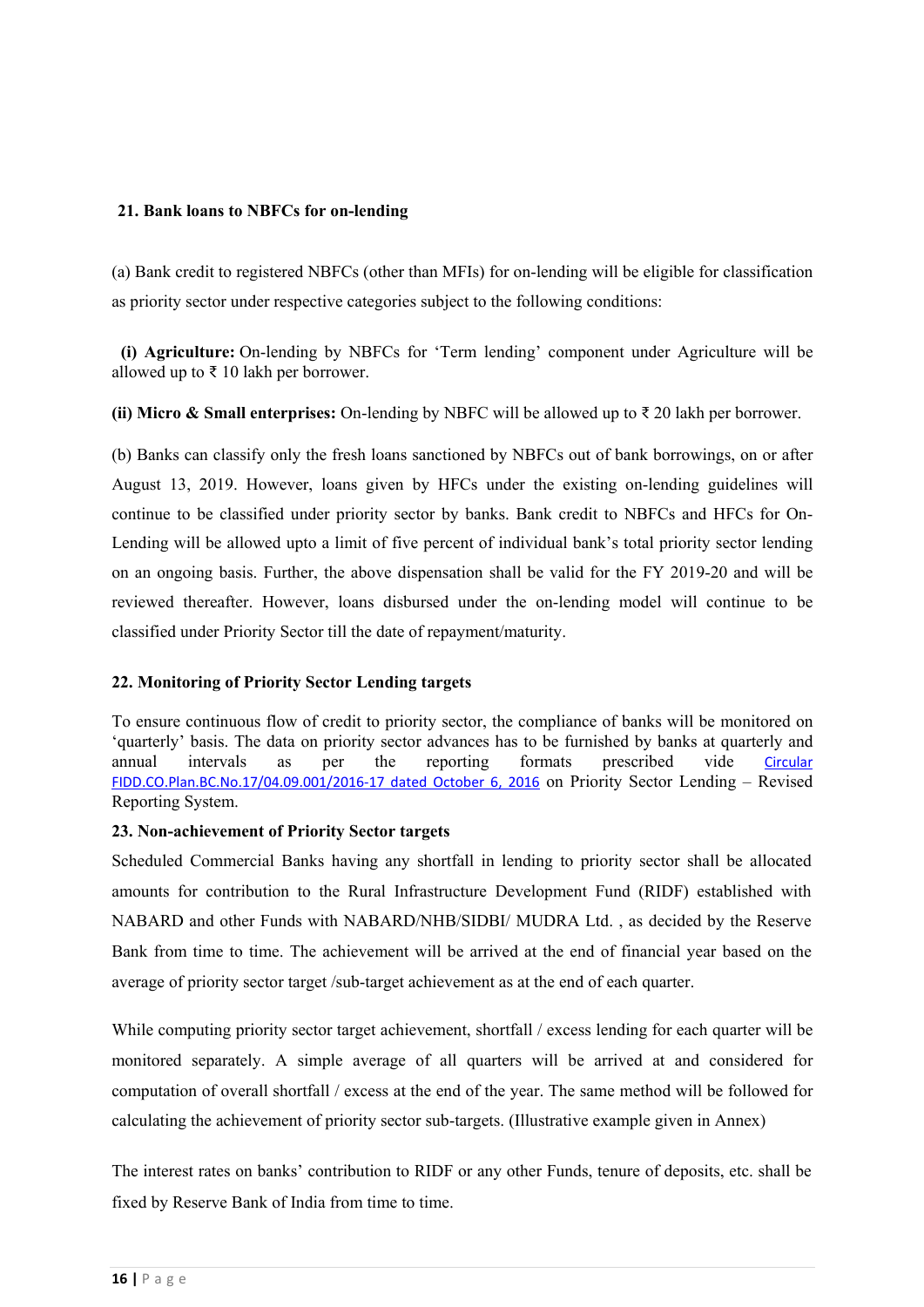The misclassifications reported by the Reserve Bank's Department of Banking Supervision would be adjusted/ reduced from the achievement of that year, to which the amount of declassification/ misclassification pertains, for allocation to various funds in subsequent years.

Non-achievement of priority sector targets and sub-targets will be taken into account while granting regulatory clearances/approvals for various purposes.

## **24. Common guidelines for priority sector loans**

Banks should comply with the following common guidelines for all categories of advances under the priority sector.

## **(i) Rate of interest**

The rates of interest on bank loans will be as per directives issued by our Department of Banking Regulation from time to time.

## **(ii) Service charges**

No loan related and adhoc service charges/inspection charges should be levied on priority sector loans up to ₹25,000. In the case of eligible priority sector loans to SHGs/ JLGs, this limit will be applicable per member and not to the group as a whole.

# **(iii) Receipt, Sanction/Rejection/Disbursement Register**

A register/ electronic record should be maintained by the bank, wherein the date of receipt, sanction/rejection/disbursement with reasons thereof, etc., should be recorded. The register/electronic record should be made available to all inspecting agencies.

# **(iv) Issue of Acknowledgement of Loan Applications**

Banks should provide acknowledgement for loan applications received under priority sector loans. Bank Boards should prescribe a time limit within which the bank communicates its decision in writing to the applicants.

**\*\*\*\*\*\*\*\*\*\*\*\*\*\*\*\*\*\***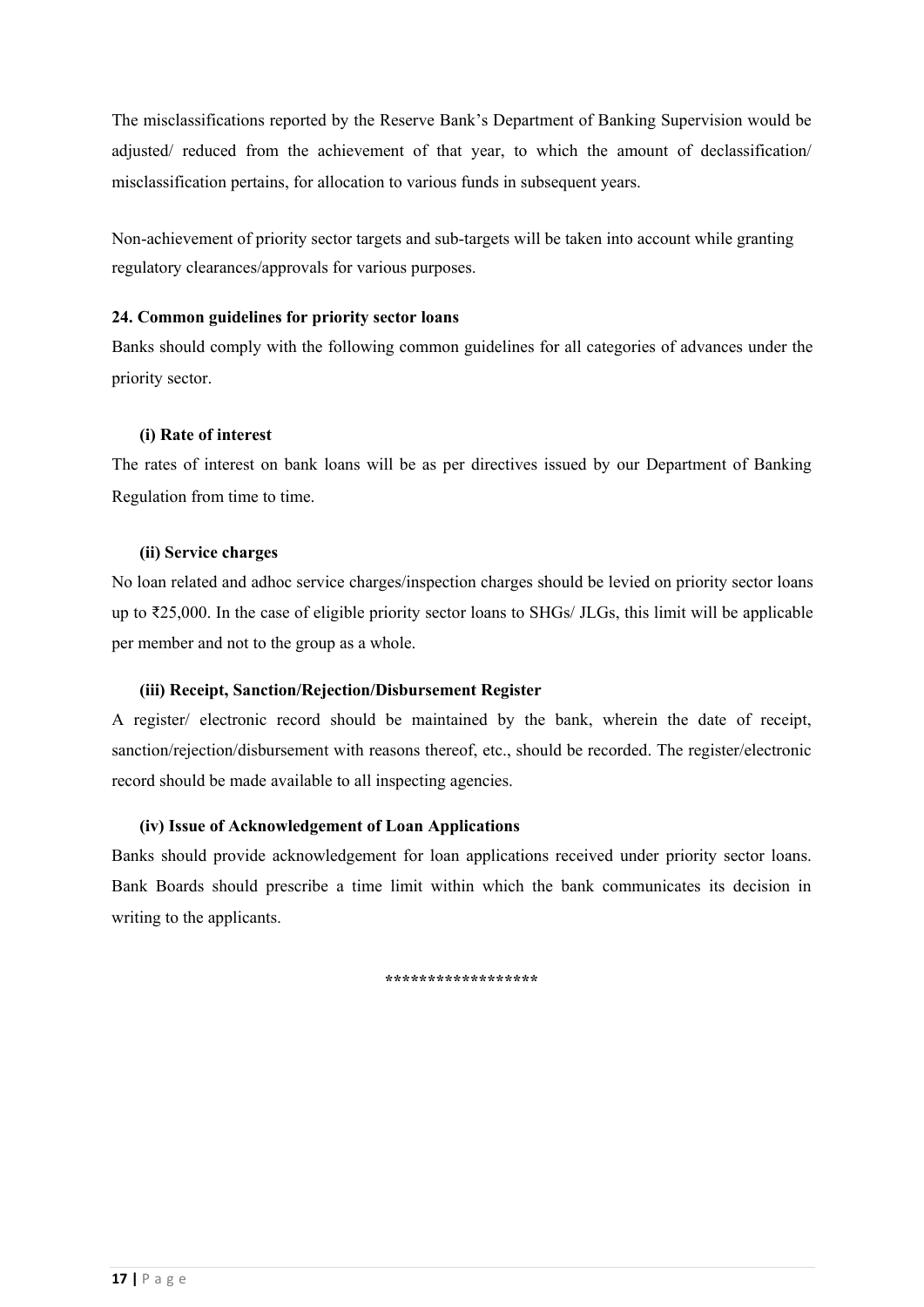## **APPENDIX**

## **LIST OF CIRCULARS CONSOLIDATED**

| Sr. | Circular No.                                              | Date                | Subject                                                                                    |  |
|-----|-----------------------------------------------------------|---------------------|--------------------------------------------------------------------------------------------|--|
| No. |                                                           |                     |                                                                                            |  |
| 1.  | Master Direction DNBR PD.007 and<br>008/03.10.119/2016-17 | September 1, 2016   | Master Directions 2016-NBFC-Non-SI-Non-deposit                                             |  |
|     |                                                           | (updated as on      | taking and SI-Non-Deposit and Deposit taking                                               |  |
|     |                                                           | August 2, 2019)     | Company, respectively                                                                      |  |
| 2.  | FIDD.CO.Plan.BC.12/04.09.01/2019-20                       | September 20, 2019  | Priority Sector Lending (PSL)-Classification of                                            |  |
|     |                                                           |                     | <b>Exports under Priority Sector</b>                                                       |  |
| 3.  | FIDD.CO.Plan.BC.No.11/04.09.01/2019-                      |                     | September 19, 2019 Priority Sector Targets- Lending to Non-Corporate<br>Farmers-FY 2019-20 |  |
|     | 20                                                        |                     |                                                                                            |  |
| 4.  | FIDD.CO.Plan.BC 7/04.09.01/2019-20                        | August 13, 2019     | Priority Sector Lending - Lending by banks to                                              |  |
|     |                                                           |                     | NBFCs for On-Lending                                                                       |  |
| 5.  | Letter to Indian Banks' Association No.                   | October 4, 2018     | Exemption of Special GOI Securities issued to                                              |  |
|     | FIDD.CO.Plan.772/04.09.001/2018-19                        |                     | Public Sector Banks from Adjusted Net Bank Credit                                          |  |
|     |                                                           |                     | (ANBC)                                                                                     |  |
| 6.  | FIDD.CO.Plan.BC.08/04.09.01/2018-19                       | September 21, 2018  | Co-origination of loans by Banks and NBFCs for                                             |  |
| 7.  | FIDD.CO.Plan.BC.07/04.09.01/2018-19                       | July 12, 2018       | lending to priority sector<br>Priority Sector Lending - Targets and Classification:        |  |
|     |                                                           |                     | Lending to non-corporate farmers - System wide                                             |  |
|     |                                                           |                     | average of last three years                                                                |  |
| 8.  | FIDD.CO.Plan.BC.22/04.09.01/2017-18                       | June 19, 2018       | Priority Sector Lending - Targets and Classification                                       |  |
| 9.  | FIDD.CO.Plan.BC.18/04.09.01/2017-18                       | March 1, 2018       | Priority Sector Lending - Targets and Classification                                       |  |
| 10. | FIDD.CO.Plan.BC.16/04.09.01/2017-18                       | September 21, 2017  | Priority Sector Lending - Targets and Classification:                                      |  |
|     |                                                           |                     | Lending to non-corporate farmers - System wide                                             |  |
|     |                                                           |                     | average of last three years                                                                |  |
| 11. | FIDD.CO.Plan.BC.No.17/04.09.001/2016-17                   | October 6, 2016     | Priority Sector Lending - Revised Reporting                                                |  |
|     |                                                           |                     | System                                                                                     |  |
| 12. | FIDD.CO.Plan.BC.No.14/04.09.001/2016-17                   | September $1, 2016$ | Priority Sector Lending-Targets ad Classifications:                                        |  |
|     |                                                           |                     | Lending to Non-corporate Farmers - System Wide                                             |  |
|     |                                                           |                     | Average of last three years                                                                |  |
| 13. | FIDD.CO.Plan.BC.No.10/04.09.001/2016-17                   | August 11, 2016     | Priority Sector Lending Status for Factoring                                               |  |
|     |                                                           |                     | Transactions                                                                               |  |
| 14. | FIDD.CO.Plan.BC.No.8/04.09.001/2016-17                    | July 28, 2016       | PSL-Targets and Classification - Bank loans to                                             |  |
|     |                                                           |                     | MFIs for on-lending- Qualifying asset - Revised                                            |  |
|     |                                                           |                     | loan limit                                                                                 |  |
| 15. | <b>DBOD</b> Mailbox clarification                         | March 28, 2016      | Bank loans to proprietorship under Priority Sector                                         |  |
| 16. | <b>DBOD</b> Mailbox clarification                         | March 17, 2016      | Eligibility of IBPC as Priority Sector Asset                                               |  |
| 17. | <b>DBOD</b> Mailbox clarification                         | November 27, 2015   | Bank loans to SHGs/ JLGs- Processing Charges                                               |  |
| 18. | FIDD.CO.Plan.BC.13/04.09.01/2015-16                       |                     | November 18, 2015 Priority Sector Lending-Targets and Classification                       |  |
| 19. | DBOD Mailbox clarification                                | November 3, 2015    | Overdrafts upto ₹5000/- under PMJDY accounts                                               |  |
| 20. | <b>DBOD</b> Mailbox clarification                         | September 7, 2015   | Calculation of shortfall/ excess                                                           |  |
| 21. | <b>DBOD</b> Mailbox clarification                         | August 14, 2015     | Social Infrastructure and Bank loans to MFIs for on-                                       |  |
|     |                                                           |                     | lending - Social Infrastructure                                                            |  |
| 22. | FIDD.CO.Plan.BC.08/04.09.01/2015-16                       | July 16, 2015       | Priority Sector Lending -Targets and                                                       |  |
|     |                                                           |                     | Classification                                                                             |  |
| 23. | DBOD Mailbox clarification                                | June 26, 2015       | Outstanding deposits with MUDRA Ltd. On account                                            |  |
|     |                                                           |                     | of priority sector shortfall                                                               |  |
| 24. | DBOD Mailbox clarification                                | June 12, 2015       | Loans to Minority Communities                                                              |  |
| 25. | <b>DBOD</b> Mailbox clarification                         | June 11, 2015       | Loans to Custom Service Units                                                              |  |
| 26. | FIDD.CO.Plan.BC.54/04.09.01/2014-15                       | April 23, 2015      | Priority Sector Lending-Targets and Classification                                         |  |